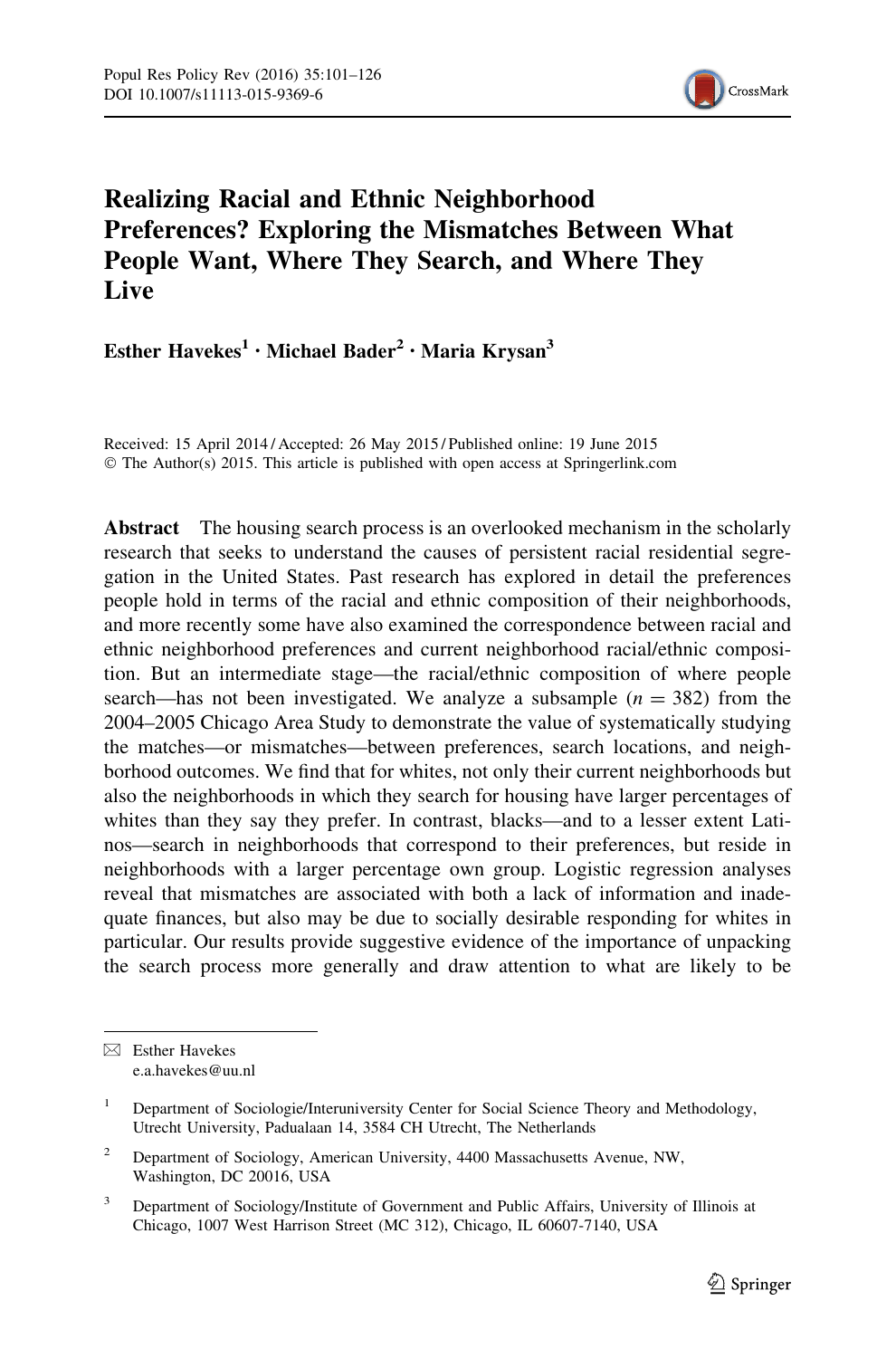productive new future data collection efforts as well as an area potentially ripe for policy interventions.

Keywords Racial residential preferences - Housing search - Residential segregation - Chicago

### Introduction

Racial and ethnic residential segregation remains high for blacks and is growing for Latinos in the United States (Timberlake and Iceland [2007;](#page-25-0) Logan and Stults [2011\)](#page-25-0). Racial residential preferences are one of the three main explanations offered by scholars seeking to understand continued racial residential segregation in the United States (e.g., Clark [1992;](#page-24-0) Schelling [1971\)](#page-25-0). Although some work demonstrates that residents prefer to live among co-ethnics (e.g., Charles [2006\)](#page-24-0), it is also the case that many Americans express a desire for some racial and ethnic diversity in their neighborhoods. Latinos and African Americans, however, express this desire more than whites (e.g., Charles [2006;](#page-24-0) Farley et al. [1994](#page-24-0)). At the same time, most Americans live in neighborhoods with mostly people of their own race (Crowder et al. [2012;](#page-24-0) Iceland et al. [2002\)](#page-24-0). One possible reason for this mismatch is that people answering survey questions about neighborhood racial preferences feel a need to provide interviewers with socially desirable answers. People might want to think of themselves as tolerant and over-state their true desire for diversity (e.g., Krysan [1998;](#page-24-0) Krysan and Couper [2003\)](#page-25-0). They therefore actually search for housing, this argument goes, in neighborhoods with less diversity than they say they prefer.

Alternatively, people might honestly desire the level of diversity they report to interviewers but that desire for diversity is outweighed by other factors in the housing search. That is, people may need to choose between neighborhoods based on the neighborhood's racial diversity, ease of travel to jobs, school quality, and affordability (among other neighborhood features), and they might value the latter neighborhood characteristics more than its racial diversity. Relatedly, with comparatively few integrated neighborhoods in any given metropolitan area, the possibility of finding a neighborhood with the desired level of integration might be relatively small. This is complicated by the fact that racial composition tends to correlate with other neighborhood characteristics (e.g., Krysan et al. [2009\)](#page-25-0), making it even harder to satisfy all criteria in the housing search. The tension between stated preferences (those that respondents tell interviewers) and revealed preferences (those preferences inferred by people's actions) has been thoroughly debated in the literature (e.g., Vasanen [2012\)](#page-25-0).

But missing from this debate is that both of these explanations rely on the assumption that the ultimate move residents make reflects the outcome of choices made *during a search process*. The housing search process—and especially its racial and ethnic dimensions—is something that is largely unstudied. The social desirability explanation would maintain that people do not search for housing in areas as diverse as they say they want. The revealed preferences literature would suggest that people do search for housing in diverse neighborhoods but compromise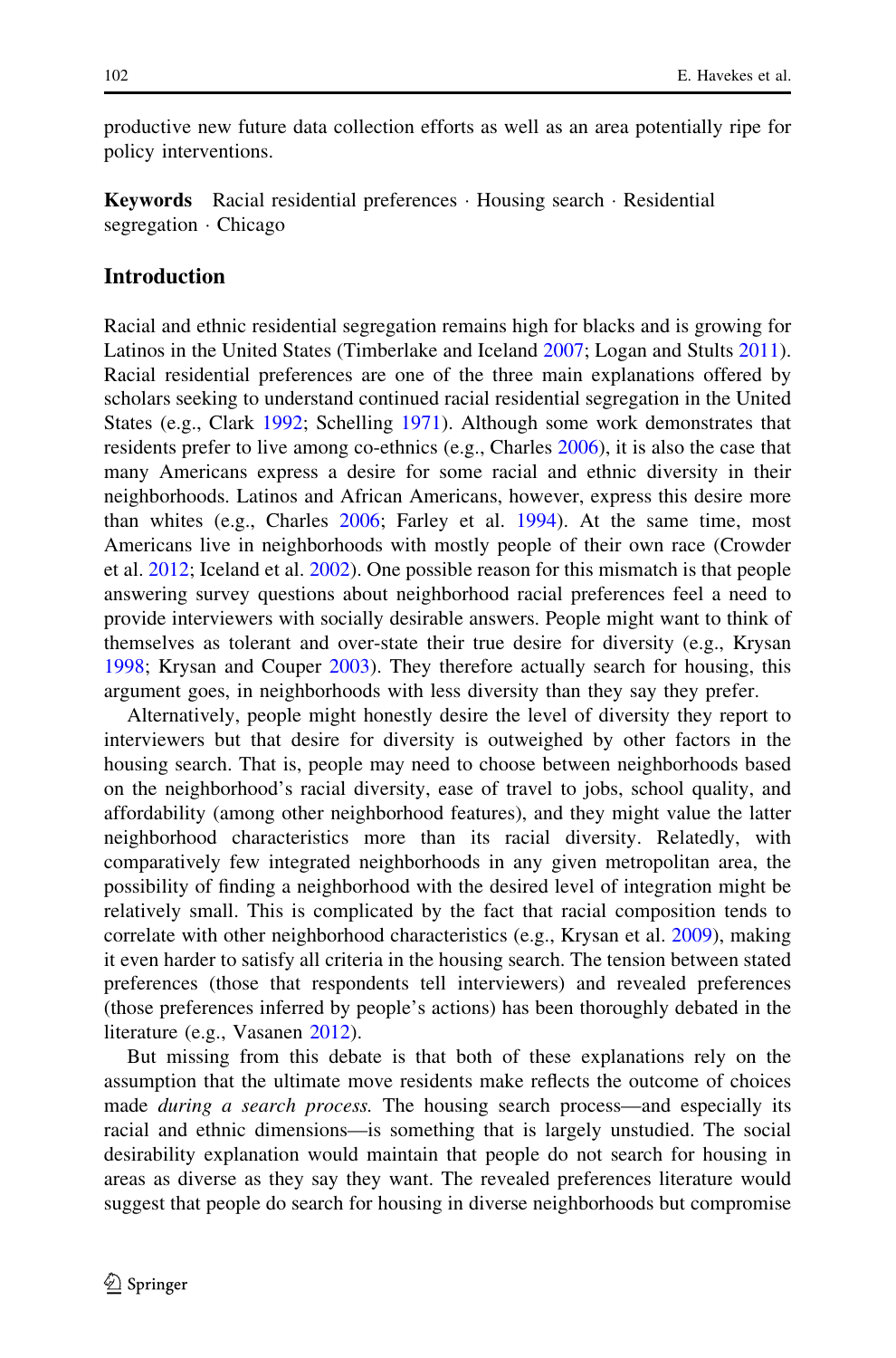on their preference for diversity for other neighborhood amenities. Regardless of which of these interpretations is correct, what is clear is that the *process* that links the stated preferences and revealed preferences—the actual housing search—has not been studied systematically. The purpose of this analysis is to begin to do just that. We use the most detailed data available on expressed racial preferences and housing searches, combine it with theoretically grounded expectations about why preferences, searches, and outcomes may be (mis)matched, and thereby provide an exploratory analysis intended to lay the groundwork for future data collection and theorizing about housing searches and their role in shaping neighborhood racial patterns.<sup>1</sup>

Specifically, to demonstrate the value of focusing on the search process, we use the 2004–2005 Chicago Area Study (CAS). For reasons we will delineate, these data are not ideal; however, this is the most complete data available which include residents' stated racial residential preferences, retrospective residential search histories in 41 communities in the Chicago metropolitan area, and current residential location, thus enabling us to examine how racial and ethnic composition between these three types of communities (where people prefer, where they search, and where they live) might differ. In doing so, we begin to shed light on the search process as an overlooked mechanism that can help explain the perpetuation of racial residential segregation nearly a half-century after the end of the Civil Rights Movement and the passage of the Fair Housing Act. Drawing on spatial assimilation, place stratification, and housing information theories, we explore the possible direction of (mis)matches between the racial and ethnic composition of where people say they would ideally like to live, where they searched for housing, and where they currently live. Two main research questions guide our analysis: (1) Do whites, blacks, and Latinos search for housing and reside in neighborhoods they say they prefer in terms of the neighborhood's racial and ethnic composition and (2) what factors contribute to a mismatch between preferences, the racial/ethnic composition of search locations and the current neighborhood?

#### Previous Research

Many studies investigate racial and ethnic residential preferences, with most of them using a show card method in which respondents evaluate hypothetical neighborhoods that show varying degrees of racial and ethnic diversity (e.g., see Farley et al. [1994](#page-24-0), [1978\)](#page-24-0). This research demonstrates that an individual's race is an important factor in shaping neighborhood preferences. Whites tend to favor predominantly white neighborhoods, while blacks prefer integrated neighborhoods (i.e., a 50 % white, 50 % black neighborhood) and see 'all white' but also 'all black'

<sup>&</sup>lt;sup>1</sup> Note that this emphasis on housing searches can shed light on how racial residential segregation is perpetuated—or how it can be reduced—and it can also inform the lively debate throughout social sciences on the issue of neighborhood effects. Specifically, there is a thorny selection problem in any studies trying to understand how one's neighborhood impacts a range of outcomes, including health for example. The question is whether the neighborhood impacts one's health, for example, or whether people who are unhealthy "select" a certain kind of neighborhood. By focusing on the search process, and understanding how people end up living where they do, we can inform this debate (Krysan et al. [2014\)](#page-25-0).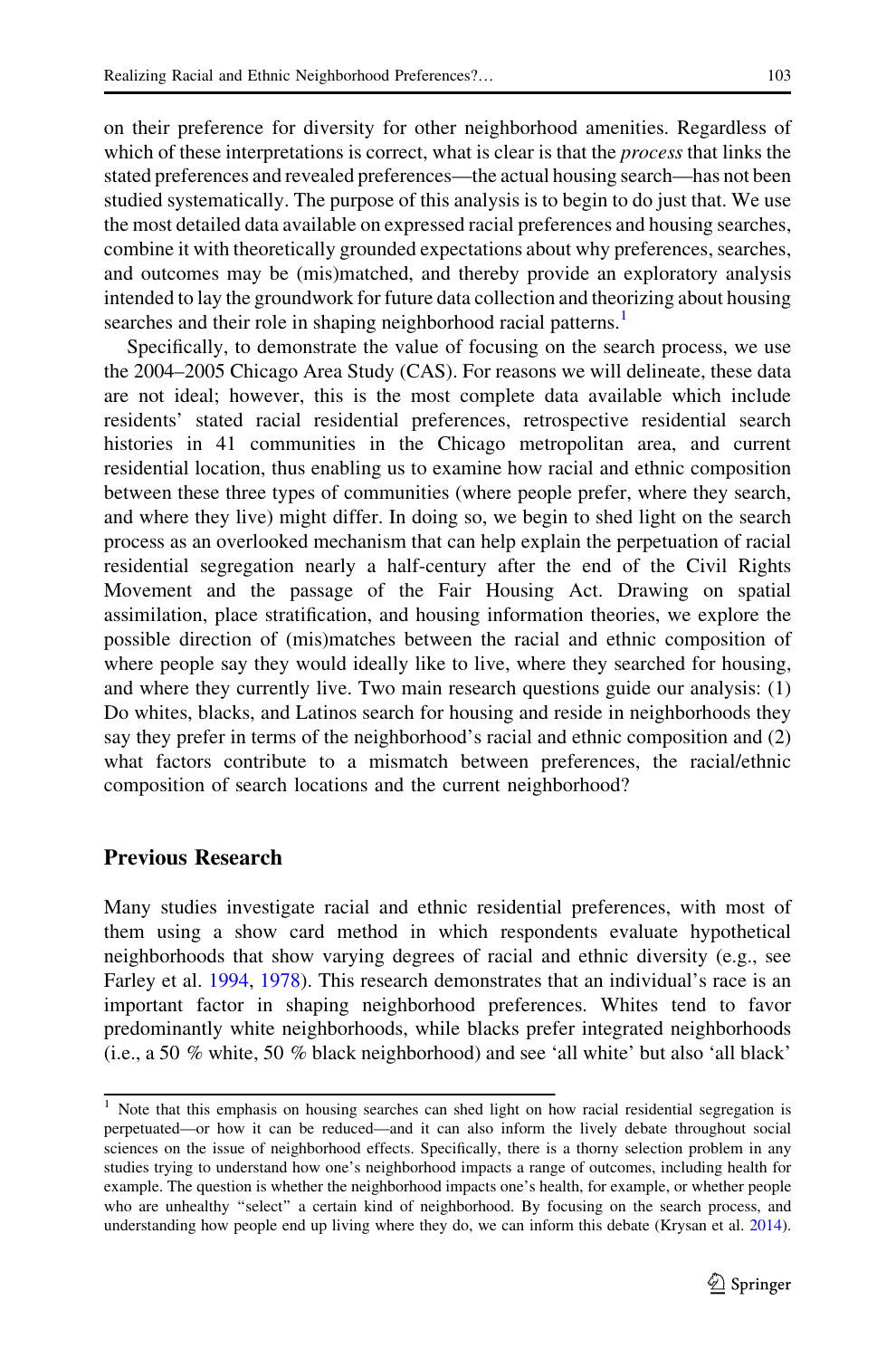neighborhoods as least desirable (Bobo and Hutchings [1996;](#page-24-0) Clark [1991;](#page-24-0) Farley et al. [1994;](#page-24-0) Krysan and Farley [2002\)](#page-25-0). For their part, Latinos favor a 50 % Latino, 50 % white neighborhood over an 'all Latino' neighborhood (Charles [2005\)](#page-24-0). Because the original show card method created only a limited set of racial compositions and because it showed only two groups at a time (Farley et al. [1978\)](#page-24-0), Charles [\(2000](#page-24-0)) created a different survey instrument in which respondents were asked to create their ideal neighborhood composition. Using this tool, Charles [\(2006](#page-24-0)) found that all groups drew quite integrated neighborhoods but also had a preference for at least a substantial number of co-ethnics that exceeded the share of any other outgroup. This was true for all groups, but especially for whites.

More recently, studies seek to uncover the factors that underlie these ethnic neighborhood preferences. Vignette experiments, in which respondents were presented with hypothetical neighborhoods in which relevant neighborhood characteristics systematically varied, have been successfully used to separate ethnic/racial motivations from socioeconomic concerns. These studies indicate that part of the racial preference patterns can indeed be attributed to neighborhood concerns that are *related* to race, such as poverty or crime (Emerson et al. [2001;](#page-24-0) Krysan et al. [2009](#page-25-0); Lewis et al. [2011](#page-25-0); St. John and Bates [1990](#page-25-0)). However, race itself remains an important factor in shaping residential preferences.

Studies have begun to investigate how these stated racial residential preferences correspond to the actual neighborhood racial composition of an individual. Clark [\(1992](#page-24-0)) demonstrated that although most blacks preferred an integrated black–white neighborhood, only 7 % realized this preference. Among whites and Latinos, most realized their preference for either a predominantly white (for whites) or predominantly Latino (for Latinos) neighborhood. Importantly, however, of those who preferred an integrated neighborhood, a large majority still moved to a neighborhood that was predominantly inhabited by their own group.

Freeman ([2000\)](#page-24-0) examined the role of racial/ethnic preferences in residential attainment processes, while taking into consideration household income, wealth, and other background characteristics. He showed that black and Latino preferences for living with whites were positively related to the percentage white in the respondent's actual neighborhood. Similarly, Ihlanfeldt and Scafidi [\(2002](#page-24-0)) concluded that blacks with a stronger preference for black neighborhoods are also more likely to reside in such neighborhoods, though they maintained that preferences played only a minor role in residential attainment. Finally, Adelman [\(2005](#page-23-0)) demonstrated that preferences do not perfectly correspond with actual neighborhoods. His study in Atlanta, Boston, Detroit, and Los Angeles showed that middle-class blacks who prefer to live in a racially integrated neighborhood live on average in neighborhoods that are 60 % black and 30 % white, while middle-class whites who prefer racially integrated neighborhoods reside in predominantly white neighborhoods (i.e., on average 85 % white).

Overall, the above studies showed that—although residential preferences correlate with actual compositions—generally respondents live in neighborhoods with more co-ethnics than they report preferring. The purpose of this study is to draw attention to the intermediate stage between preferences and outcomes namely, the housing search process itself—as a possible mechanism for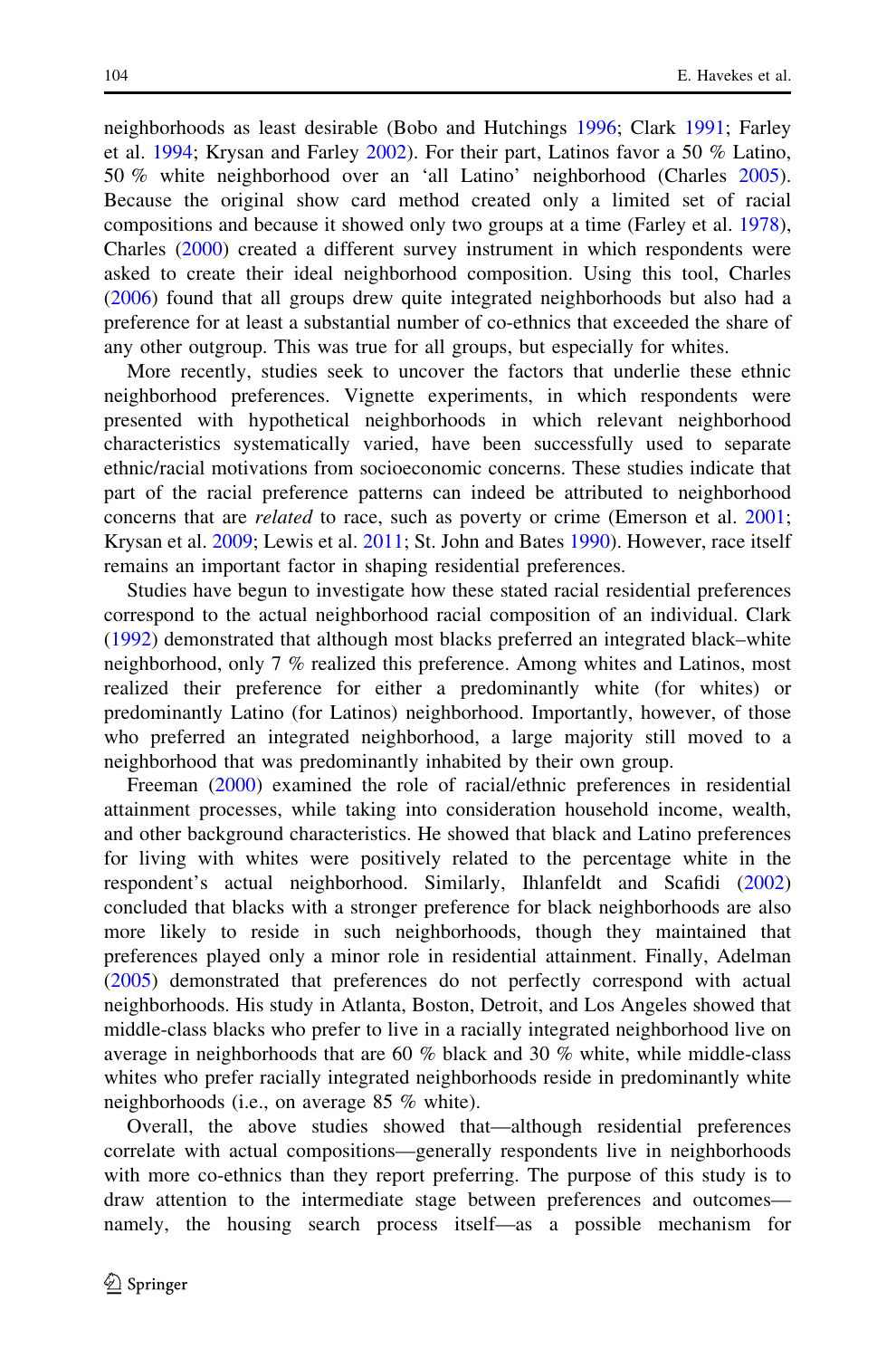understanding how this (mis)match occurs. Treating the housing search as the intermediate stage between what people say they want and what they have, we can imagine at least two ways a mismatch can occur. A mismatch between preferences and current neighborhood composition could occur because people might not search in neighborhoods that match their preferences (henceforth, we refer to this as Stage 1) or they might search in preferred neighborhoods but end up living in neighborhoods that do not match the search locations (i.e., Stage 2).

To date, there are only a few studies that examine the role of racial composition in housing searches. Krysan ([2008\)](#page-24-0) found that in the Detroit metropolitan area whites mainly search in all white communities, whereas blacks explore more varied types of neighborhoods, ranging from predominantly white to predominantly black. Relatedly, Krysan and Bader [\(2007](#page-24-0)) investigated the Detroit-area neighborhoods people would ''seriously consider'' and ''never consider.'' Whites mainly consider predominantly white neighborhoods as serious options, while blacks would seriously consider neighborhoods with large as well as small percentages of blacks. Bader and Krysan [\(2015](#page-24-0)) replicate their research in the Chicago area and find that the patterns of whites' racial matching and blacks' openness to communities of many racial compositions. They find that Latinos were open to many communities, but search patterns emulated white preferences after controlling for economic factors.

In the present study, we examine the neighborhood preferences of whites, blacks, and Latinos and their relationship to the racial and ethnic composition of neighborhoods in which they searched for housing and in which they currently live. Although we are highlighting a new way to think about the causes of racial residential segregation—by focusing on the housing search process—we draw on existing theories of spatial assimilation, place stratification, and housing information to inform our understanding of why mismatches might occur and how housing searches contribute to them. The existing models emphasize constraints during the process of neighborhood selection that result in a mismatch between preferences and outcomes. Yet, the nature of the constraints highlighted by these theories differs and they are likely to operate at different stages of the process. In the following, we discuss these theories and elaborate on who is likely to have a mismatch, in what stage, and in which direction.<sup>2</sup>

 $2$  As noted above, an alternative to these substantive explanations for the mismatch is a methodological one: individuals may state a preference for more diversity in their neighborhoods than they actually desire due to social desirability pressures to report more liberal racial attitudes in a survey interview. Existing research suggests this bias is stronger for whites than African Americans; little is known about its influence on Latinos (Krysan [1998](#page-24-0); Krysan & Couper [2003\)](#page-25-0). In all cases, however, we expect social desirability pressures to be strongest for the measure of residential preferences, and so its contribution to possible mismatches is greater at stage one of the process, where individuals do not search in neighborhoods that match their preferences in the first place because those preferences for diversity are over-stated.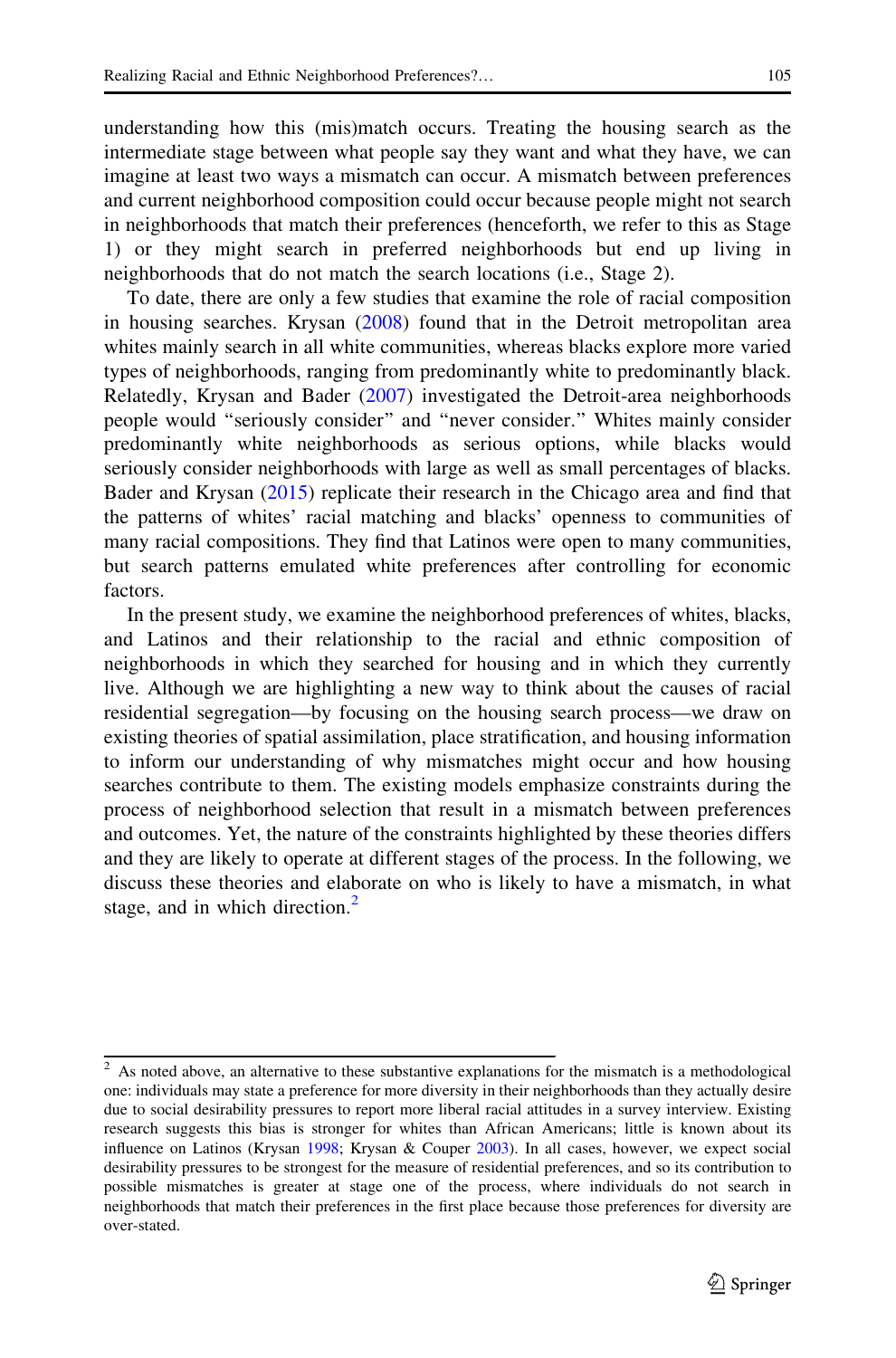# Who is Likely to Have a Mismatch, at What Stage, and in Which Direction?

The spatial assimilation model (Alba and Logan [1993;](#page-23-0) Massey [1985](#page-25-0)) argues that the ability of individuals to realize their residential desires is a function of a household's opportunities and constraints—particularly socioeconomic. Socioeconomic resources (such as income and education) increase a household's available choice of alternatives in the housing market (De Groot et al. [2011](#page-24-0)) so that mismatches between preferences and outcomes may be due to inadequate socioeconomic resources to actualize preferences. Applying this model to our research, (a lack of) socioeconomic resources might create a mismatch at either stage. First, people may search in neighborhoods similar to their preferences, but those places might turn out to be financially unattainable (Stage 2). Additionally, households might consider their financial possibilities when making a first selection of possible neighborhoods to search and, hence, a lack of socioeconomic resources might also prevent people from searching in neighborhoods that match their preferences (Stage 1).

We expect the role of socioeconomic resources in shaping the direction of mismatches to function differently for whites, blacks, and Latinos, because of the relationship between neighborhood socioeconomic characteristics and neighborhood racial/ethnic composition. The racial and ethnic composition of neighborhoods is strongly related to its socioeconomic status. Neighborhoods with substantial African American and Latino populations (as compared to white populations) are generally associated with socioeconomic disadvantage and poverty (e.g., Charles [2003;](#page-24-0) Krivo et al. [2009\)](#page-24-0). Consequently, a lack of socioeconomic resources for blacks and Latinos would likely result in more 'own group' members in their neighborhood than they prefer, while for whites, fewer resources will result in fewer 'own group' members than they prefer.

The place stratification model (Alba and Logan [1993](#page-23-0); Massey [1985](#page-25-0)) emphasizes institutional barriers that have their origin outside of the household as the primary driver of segregation. This model expects racial and ethnic minority groups to be less likely to realize their residential preferences because of discrimination. Housing discrimination could influence the housing search by generating mismatches at both stages. First, a person might search in a particular neighborhood, but be deterred from living thereby discriminatory actions by real estate agents, landlords, or loan officers. This would create a mismatch between the search locations and outcomes (Stage 2). Given patterns of discriminatory treatment, this would be most likely to affect African Americans and Latinos.

But geographic steering, a less direct form of discrimination that continues to be uncovered by audit studies (Turner and Ross [2005](#page-25-0)) is another way that place stratification theories can shed light on the housing search process. Specifically, geographic steering is the idea that different racial and ethnic groups are shown different kinds of neighborhoods during the search process. This likely decreases the opportunity to search and reside in neighborhoods that match racial and ethnic preferences. Since geographic steering takes place when people are searching for a place to live, it may be especially influential on the neighborhoods in which people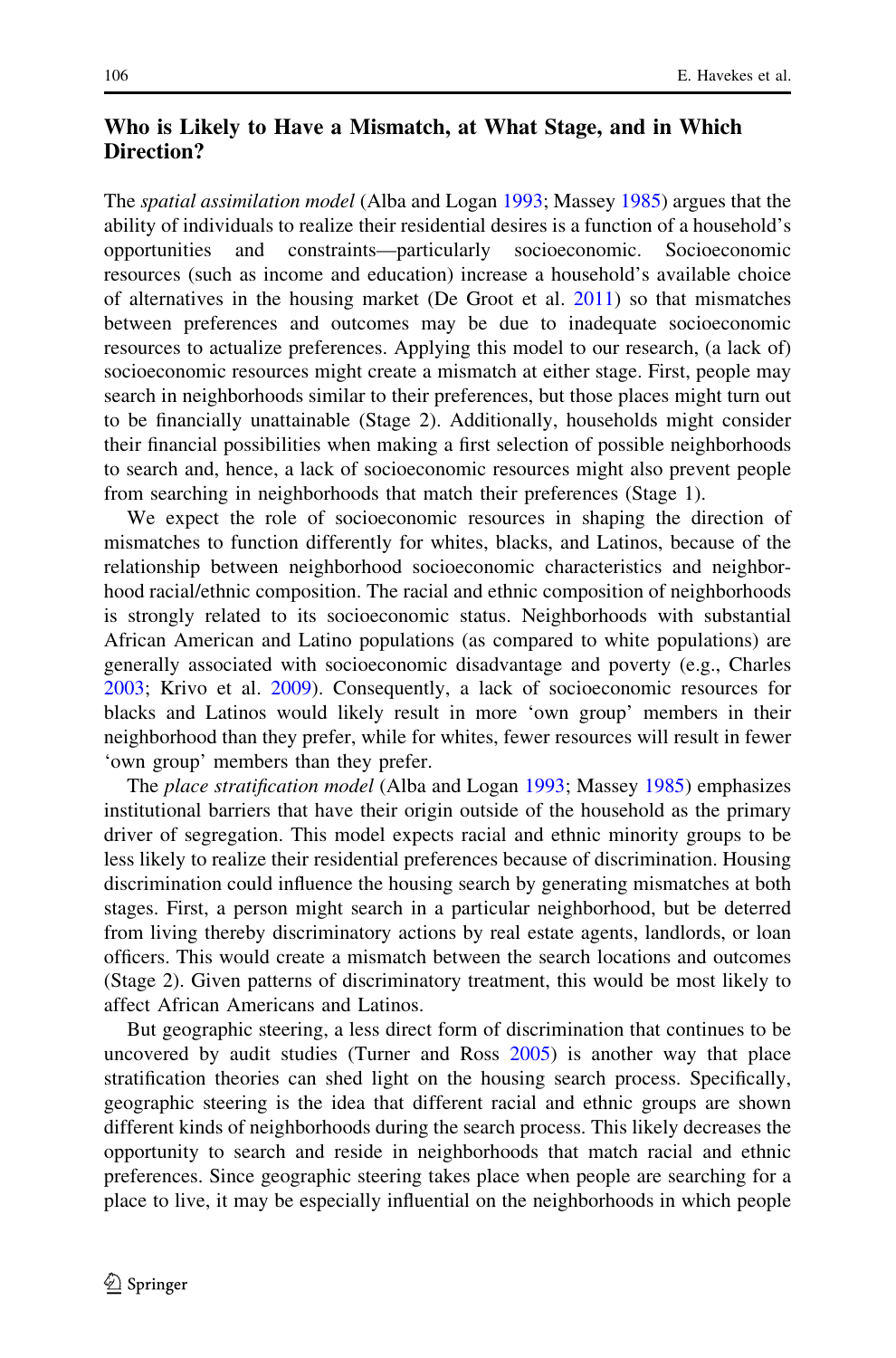search for housing (and, thus, constitute a mismatch in Stage 1). The direction of steering and its impact on mismatches varies depending on the race and ethnicity of the searcher. Specifically, whites are encouraged to consider predominantly white and more affluent neighborhoods, whereas blacks and Latinos are steered to a more restricted number of less affluent minority neighborhoods (Farley [1996](#page-24-0); Turner and Ross [2005\)](#page-25-0). In this way, processes of geographical steering might lead to whites, blacks, and Latinos both searching and subsequently residing in neighborhoods that have a larger percentage of their own group than they prefer.

Finally, housing information theories emphasize a factor that is largely neglected in traditional spatial assimilation and place stratification arguments, i.e., knowledge of housing options, which may influence the mismatch between preferences and search locations in particular (i.e., Stage 1). This fits in the general category of the cognitive resources used in housing searches (Ozüekren and Van Kempen  $2002$ ), but for our purposes, we focus specifically on knowledge of the communities in which one might search (e.g., see Krysan and Bader [2009\)](#page-24-0). Specifically, insufficient knowledge of the housing market may prevent people from searching in neighborhoods that match their preferences, resulting in a mismatch between residential preferences and actual spatial patterns. To successfully find housing in neighborhoods that meet the wishes of residents in terms of racial/ethnic composition, residents need at least some knowledge about the possible communities in their search area that fit their preferences (Brown and Moore [1970;](#page-24-0) Krysan and Bader [2009\)](#page-24-0). It is unlikely (though not impossible) that people search in communities they know nothing about, or at least the search costs of gathering information about these communities are higher (Krysan and Bader [2009\)](#page-24-0). Additionally, knowledge of the specific neighborhoods in an area has an important impact on where people eventually end up living (Clark [1986\)](#page-24-0).

To the extent that knowledge differs for racial/ethnic groups and to the extent that knowledge varies depending on the racial/ethnic composition of the neighborhood, then this knowledge can help us to understand who experiences mismatches in the search process, and in which direction. Krysan and Bader [\(2009](#page-24-0)) showed, for example, that Latinos have less general knowledge about different communities in the Chicago metropolitan area and African Americans' generally less knowledge about overwhelmingly white and distant suburbs might complicate the search for housing in more integrated neighborhoods. Whites, on the other hand, are less aware of racially mixed—even those that are diverse but still majority white—neighborhoods. Hence, whites, blacks, and Latinos alike have better knowledge of neighborhoods dominated by their own racial/ethnic group and this might lead to searches (and moves) to neighborhoods that have larger percentages of their own group than they would prefer.

Finally, to the degree that individual searches are informed by social networks, we may find that individuals both search and reside in neighborhoods with greater percentages of their own group because these likely race-homogenous networks provide information that is similarly racially homogenous. In particular, individuals who search using informal methods, such as relying on family and friends, may be more likely to search in places with greater numbers of co-ethnics than they desire. This is because social networks tend to be racially segregated, and so the search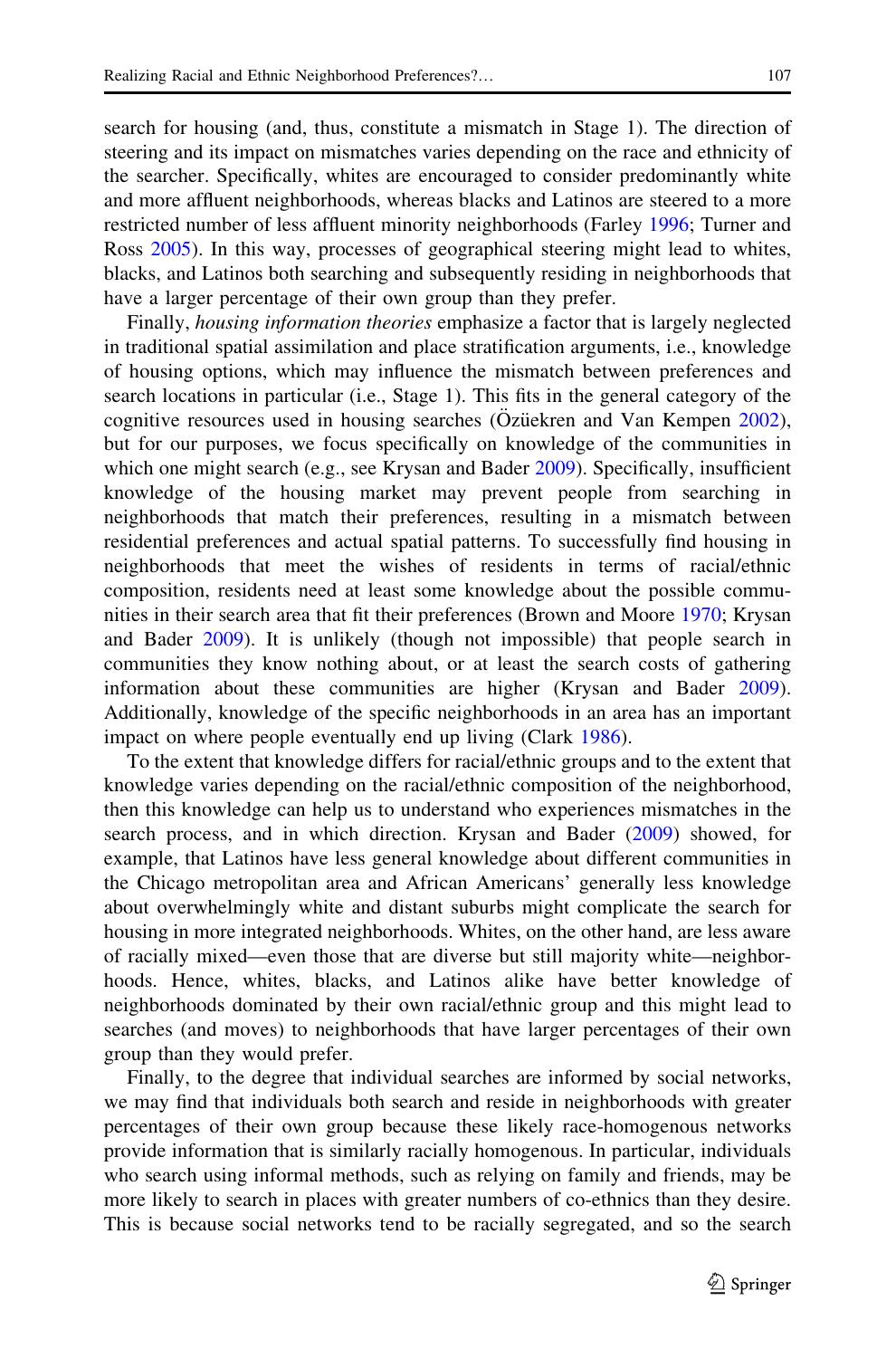information provided by these networks may be less varied, as social capital theorists would predict (Granovetter [1973](#page-24-0)). More specifically, since social networks tend to be racially and ethnically segregated and community knowledge is shaped by race, those who rely on their network when searching for housing may be more likely (compared to those who use, e.g., newspaper ads or real estate agents) to search in neighborhoods with a greater percentage own group than they might prefer.

The extant theories of residential segregation processes just reviewed have clear expectations about how the housing search process unfolds; importantly, though, these expectations are often implicit and almost always unmeasured. In this paper, we offer a rare and exploratory but systematic look at elements of this process. By assessing the mismatches—and where they occur—we can offer ideas about future data collections and, importantly, policy interventions that might break the cycle of segregation that the outcomes of these searches perpetuate.

# Data and Measures

# Chicago Area Study

We use data from the 2004/2005 Chicago Area Study, a cross-sectional<sup>3</sup> survey consisting of a multistage area probability sample (stratified by neighborhood racial/ ethnic composition) representative of adults 21 years and older living in households in Cook County, Illinois (which includes the city of Chicago and many surrounding suburbs). In addition to residential preferences, these data include retrospective information on housing searches and the racial/ethnic composition of current neighborhoods. Black and Latino respondents and those living in racially mixed neighborhoods were oversampled. A total of 789 respondents were interviewed face-to-face between August 2004 and August 2005 (response rate: 45 %). For the purpose of our research, we have insufficient numbers of other racial/ethnic groups to do separate analyses, and so we limit our study to white, black, and Latino respondents ( $n = 769$  in the total sample, though as noted below our analyses are limited to a smaller subset).

# Racial and Ethnic Neighborhood Preferences

Following Charles [\(2000](#page-24-0)), to measure racial and ethnic neighborhood preferences respondents were asked to imagine a neighborhood that had the racial/ethnic mix

<sup>&</sup>lt;sup>3</sup> The cross-sectional nature of our data bears special mention since we measure preferences, search locations, and outcomes all at a single point in time. Therefore, issues of causal direction remain uncertain as preferences might not only influence the choice for a particular neighborhood, but experiences during the search process and the racial/ethnic composition of the current neighborhood might also affect people's preferences. Our data do not allow us to address this problem of reverse causality. Instead, our goal is to illuminate the degree to which preferences differ from searches and current neighborhood conditions and the individual factors associated with possible mismatches. As we note in the conclusion of the paper, we fully acknowledge the limitations of our data, but we argue that it is the best we have and is suitable for our purposes of illuminating this understudied element of segregation processes.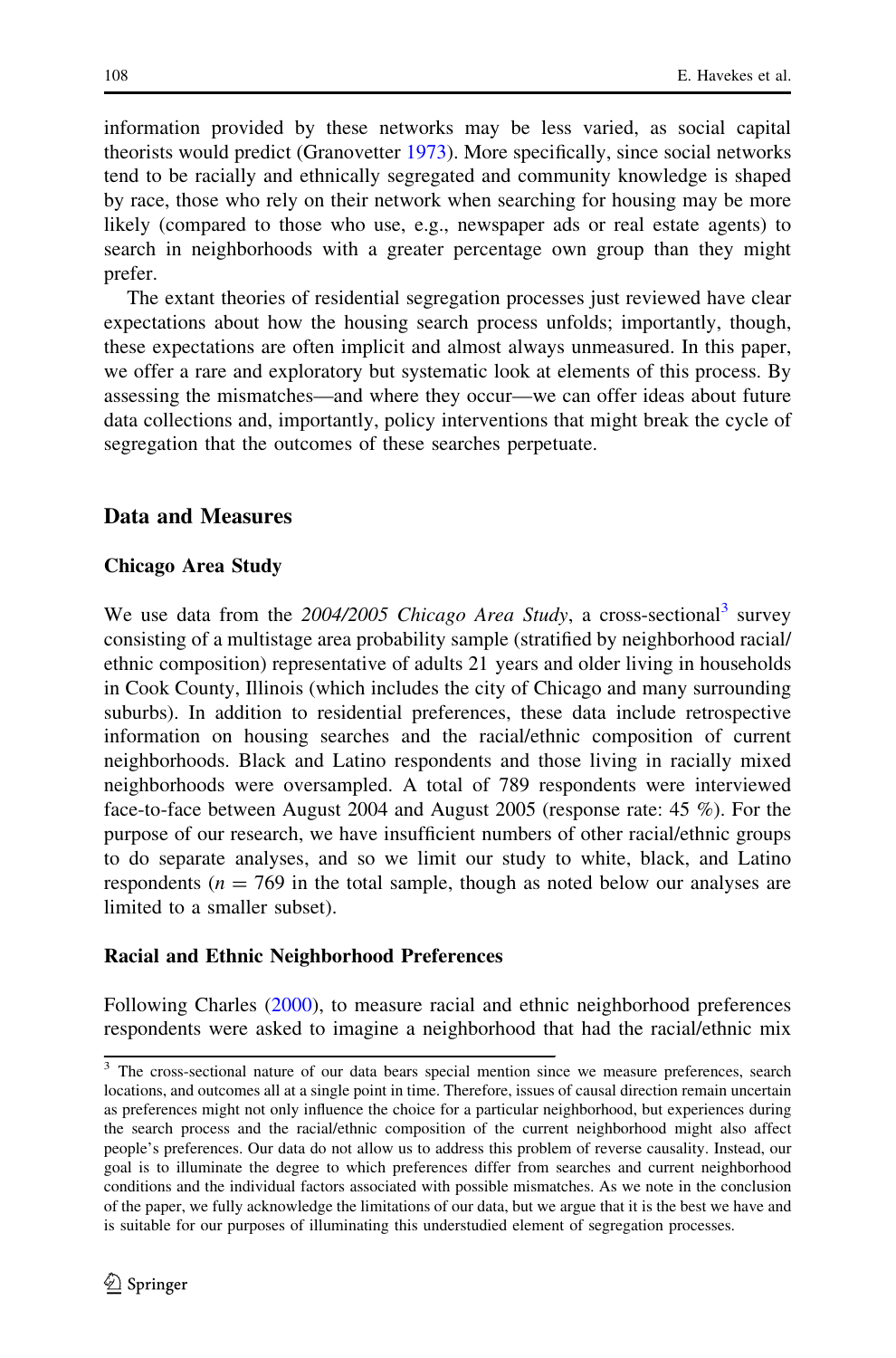<span id="page-8-0"></span>

Source: 2004-2005 Chicago Area Study.

Fig. 1 Show card presented to the respondents to indicate the racial/ethnic composition of their ideal neigborhood

they personally would feel most comfortable living in (the exact question wordings of the main survey questions used in our analyses can be found in the appendix). Next, they were presented a card showing a neighborhood with 15 houses of which the middle house represented their own house (see Fig. 1). Respondents used the letters 'W' for white, 'B' for black, 'L' for Latino, 'AS' for Asian American, and 'AB' for Arab American, to fill out their ideal neighborhood racial/ethnic composition. We calculated the percentage of houses that were of the respondent's own racial/ethnic group. Respondents who did not complete the housing card were listwise deleted ( $n = 18$ ). To reduce the possibility of socially desirable responses, as much as possible respondents were matched to an interviewer of similar race or ethnicity. In our final sample, 75 % of the respondents were interviewed by someone of their own race.

# Racial/Ethnic Composition of Search and Current Neighborhood

Respondents were also shown a booklet of maps that labeled 41 communities in the Chicago metropolitan area (see Fig. [2](#page-9-0)), including neighborhoods in the city of Chicago ( $n = 15$  of the total 77) as well as suburban communities ( $n = 26$  of the total 288). Inside the city of Chicago, the communities represent administrative boundaries (so-called Communities Areas) that are well known among Chicago area residents, and roughly correspond to 'neighborhoods.' Suburban communities are administrative boundaries defined by the census as 'census designated places' (CDPs) that usually align with community jurisdiction boundaries. The 41 communities identified on the map were purposively selected to cover substantively important categories (e.g., a range of different racial compositions, different housing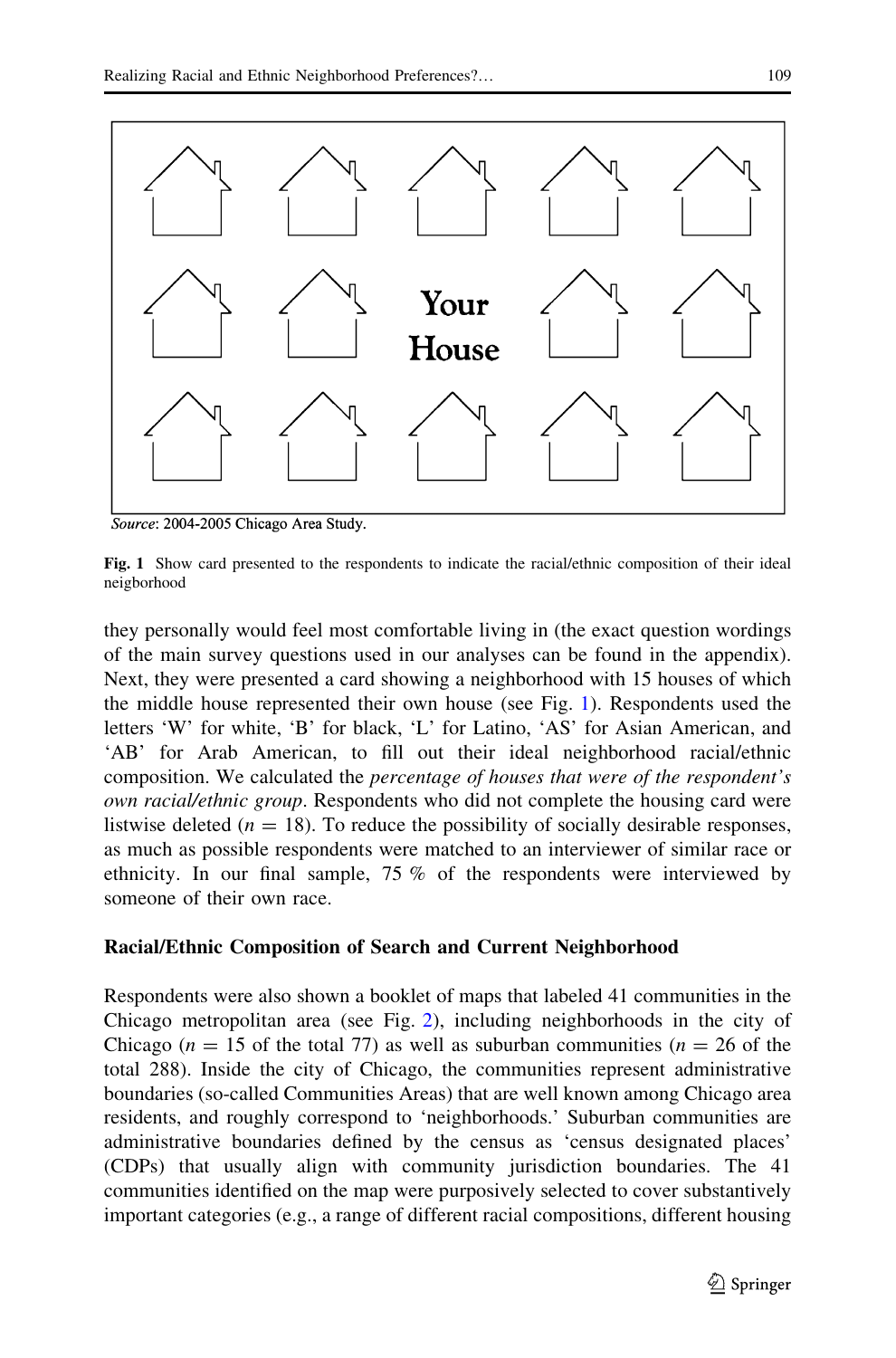<span id="page-9-0"></span>

Source: 2004-2005 Chicago Areas Study.

Fig. 2 Map provided to the respondents as a tool to indicate their search locations

prices, locations, etc.) and to be sure that areas would likely be known to a fair number of Chicago residents (i.e., very small communities were excluded). Table [1](#page-10-0) compares the racial and ethnic composition of the neighborhoods and communities that were shown on the map (Column 1) with those that were not (Column 2). Communities with populations over 85 % white (''all white'' neighborhoods) are underrepresented on the map, whereas racially/ethnically mixed communities are overrepresented compared to their presence in the entire Chicago metropolitan area.

Respondents marked all the identified neighborhoods on the map in which they had searched for housing in the past 10 years. We removed those respondents  $(n = 209)$  who had lived for more than 10 years at their present address *and* had not actively searched for housing in the meantime. There were also a total of 160 respondents who *did* search for housing in the past 10 years but who indicated that they had not searched for housing in any of the 41 communities shown on the map. These were also removed from our analytic sample, resulting in a final sample size of 382 (123 white, 114 black and 145 Latino respondents).

<sup>4</sup> Additional analyses indicated that in the removed subsample (i.e., those who did not search for housing in the past 10 years and those who did not search in one of the 41 communities), whites, blacks, and older people are slightly overrepresented. Furthermore, the omitted respondents are slightly more likely to have an own group neighborhood preference and to live in a neighborhood with larger shares of their own group. Nevertheless, patterns of mismatches between preferences and current neighborhoods are similar to the ones found in the analytic sample.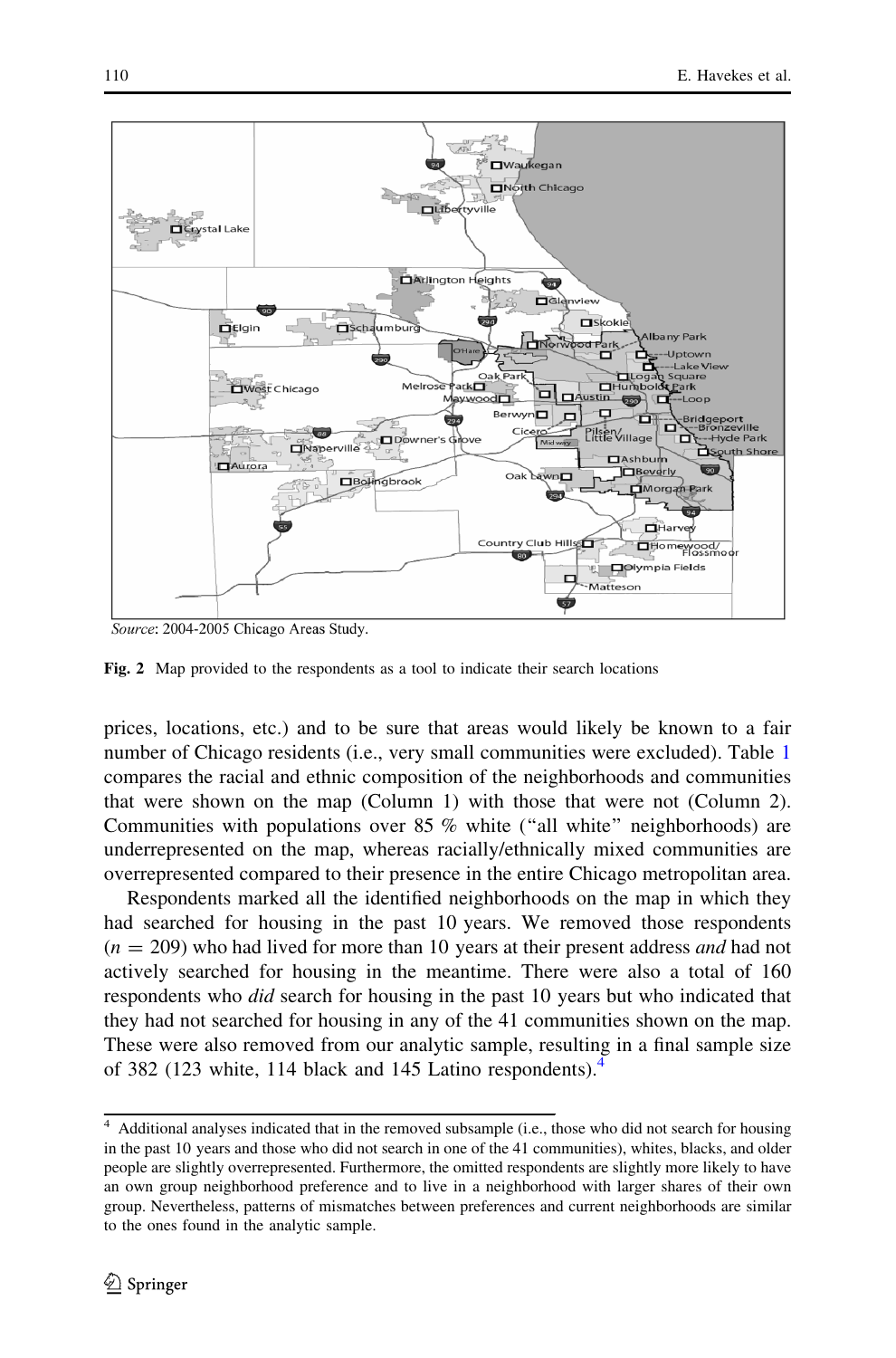|                                            | The options people<br>were given to choose<br>from (on the map) $(\%)$ | The options people<br>actually have to choose from<br>(in the metropolitan area) $(\%)$ |
|--------------------------------------------|------------------------------------------------------------------------|-----------------------------------------------------------------------------------------|
| Racial and ethnic composition <sup>a</sup> |                                                                        |                                                                                         |
| All white                                  | 14                                                                     | 44                                                                                      |
| All black                                  | 7                                                                      | 8                                                                                       |
| All Hispanic                               | 5                                                                      | 1                                                                                       |
| Mostly white                               | 9                                                                      | 13                                                                                      |
| Mostly black                               | 7                                                                      | 2                                                                                       |
| Mostly Hispanic                            | $\Omega$                                                               | 1                                                                                       |
| Mixed B-W white majority                   | 12                                                                     | 4                                                                                       |
| Mixed B-W black majority                   | 7                                                                      | 3                                                                                       |
| Mixed W-H white majority                   | 5                                                                      | 9                                                                                       |
| Mixed W-H Hispanic majority                | 5                                                                      | 2                                                                                       |
| Mixed W-A white majority                   | 2                                                                      | 1                                                                                       |
| Mixed B-H black majority                   | $\Omega$                                                               |                                                                                         |
| Mixed two groups                           | 7                                                                      | 2                                                                                       |
| Mixed three groups                         | 21                                                                     | 9                                                                                       |
| Total                                      | 100                                                                    | 100                                                                                     |
| $n^{\rm b}$                                | 43                                                                     | 365                                                                                     |

<span id="page-10-0"></span>Table 1 Racial and ethnic composition of places/communities on the map and overall in the Chicago metropolitan area

Source 2000 census

<sup>a</sup> All white: communities where 85 % or more of its residents are white; All black: communities where 85 % or more of its residents are black; All Hispanic: communities where 85 % or more of its residents are Hispanic; Mostly white: communities where 70 % or more of the residents are white and there are fewer than 15 % of any single other racial/ethnic group; Mostly black: communities where 70 % or more of the residents are black and there are fewer than 15 % of any single other racial/ethnic group; Mostly Hispanic: communities where 70 % or more of the residents are Hispanic and there are fewer than 15 % of any single other racial/ethnic group; Mixed black/white with white majority: communities where 51 % or more of the residents are white and more than 15 % are black; Mixed black/white with black majority: communities where 51 % or more of the residents are black and more than 15 % are white; mixed white/ Hispanic with white majority: communities where 51 % or more of the residents are white and more than 15 % are Latino; mixed white/Hispanic with Hispanic majority: communities where 51 % or more of the residents are Hispanic and more than 15 % are white; mixed white/Asian with white majority: communities where 51 % or more of the residents are white and more than 15 % are Asian; two-group mixture: communities where there are 40 % or more of two different racial/ethnic groups, but neither is in the majority; Three-group mixture: communities where three racial/ethnic groups have populations in excess of 10 %

<sup>b</sup> The total number of communities represented on the map is 43 because two of the 41 places identified on the map were combinations of two separate communities (Pilsen and Little Village; Homewood and Flossmoor). For calculations of community characteristics shown in this table, these four communities are treated separately

To indicate the racial/ethnic composition of the search locations we calculated the average percentage of a respondent's own racial/ethnic group in the communities a respondent searched for housing (community figures are based on 2000 census statistics). The racial and ethnic composition of the current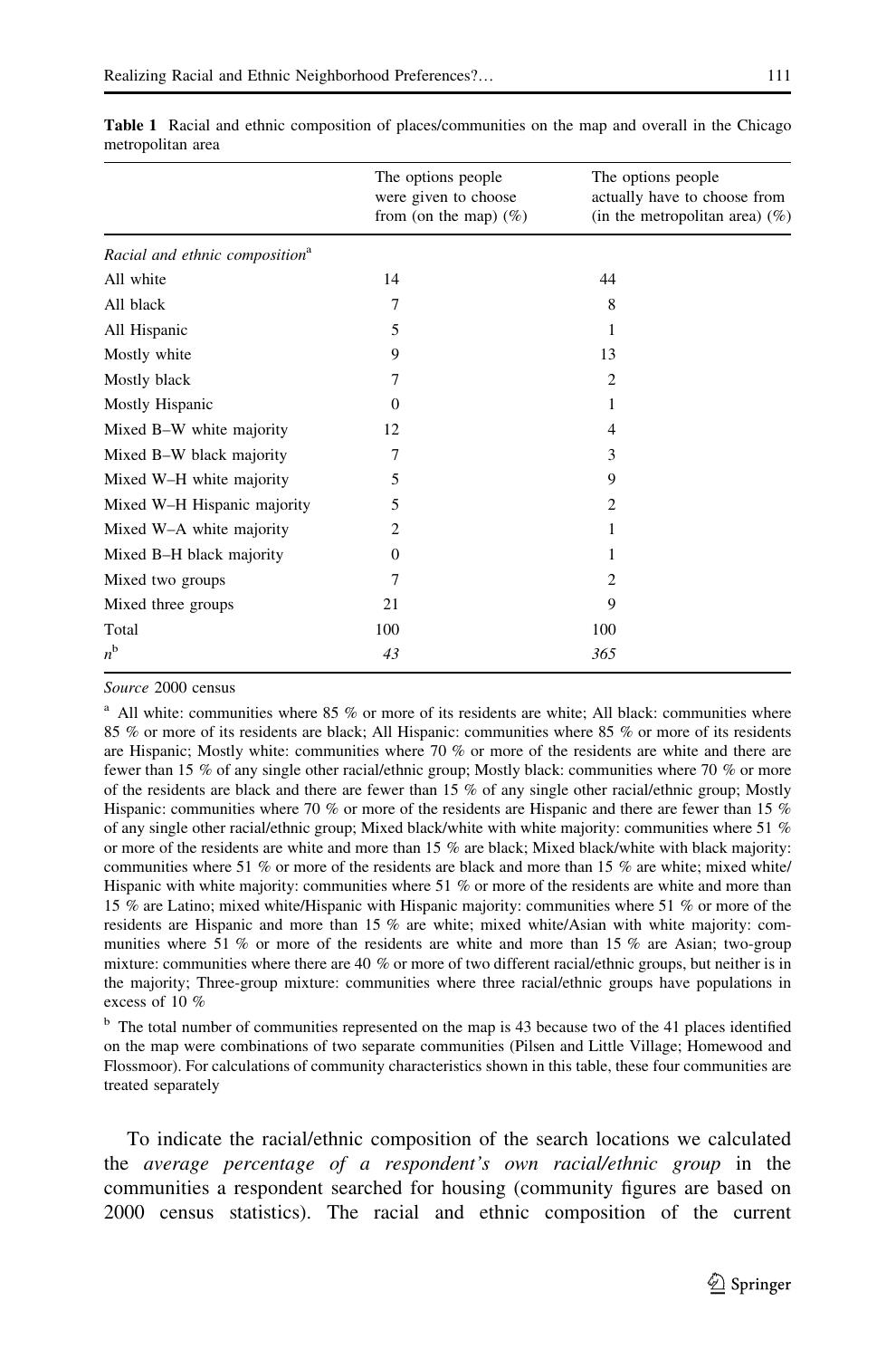neighborhood was measured by the *percentage own racial/ethnic group* in the current neighborhood, based on 2000 census tract statistics.<sup>5</sup>

#### Measuring Mismatches

To measure if whites, blacks, and Latinos search for housing and reside in the neighborhoods they say they prefer we calculated the percentage of respondents in each racial/ethnic group that searched and currently reside in neighborhoods with a similar, larger or smaller percentage of their own racial/ethnic group than in their ideal neighborhood. If the average percentage of own racial/ethnic group in the search locations or in the current neighborhood of a respondent falls within a range of plus or minus 15 % compared to the percentage own group in their ideal neighborhood, we considered preferences and search locations/current neighborhood to be a 'match.' Preferences measured using the neighborhood cards are not continuous (they increase in increments of 7 % for each additional house) and, hence, this 15 % difference equals approximately the addition (or subtraction) of two same-race neighbors from a respondent's neighborhood card. This means that respondents who have a mismatch should have added or removed at least two houses on the preference card to match their average search locations and current neighborhood. Similarly, the percentage of respondents who reside in a neighborhood with a similar, larger, or smaller percentage of own group than in their average search location were calculated.

The variables percentage own racial/ethnic group in respondents' ideal neighborhood, average search neighborhood, and current neighborhood as well as their associated mismatches are summarized in Table [2](#page-12-0). All presented analyses use a weight that incorporates a selection weight and an adjustment for nonresponse (which was the inverse of the response rate in each primary sampling unit). Furthermore, they account for the clustered nature of our sampling approach, using Stata's ''svy'' command.

#### Descriptive Results

We start this section with an overview of the search behaviors of whites, blacks, and Hispanics in the Chicago metropolitan area. The number of indicated search locations ranged from 0 to 41, but on average respondents indicated 3.6 communities on the map in which they had actively searched for housing in the past 10 years. The number of communities in which people reported searching differs among racial and ethnic

<sup>5</sup> We acknowledge that the variation in the geographical scale of the neighborhoods in the various measurements could in itself create a mismatch in racial and ethnic composition. The show card used for the ''ideal'' neighborhood implies a small area (See Fig. [1\)](#page-8-0), whereas the ''current'' and ''searched'' neighborhood measures use larger census tracts and communities. Mismatches might arise either because individuals may attach particular importance to the racial/ethnic composition of their immediate (micro) neighborhood (rather than the larger community), or because individuals live in a micro neighborhood that matches their preferences but that is located in a larger community that does not match. Yet, we believe that this possible bias is similar for whites, blacks, and Latinos. It seems, therefore, unlikely that differences in the geographic scale of neighborhoods across our measurement instruments could account for racial/ethnic differences in the degree of mismatch.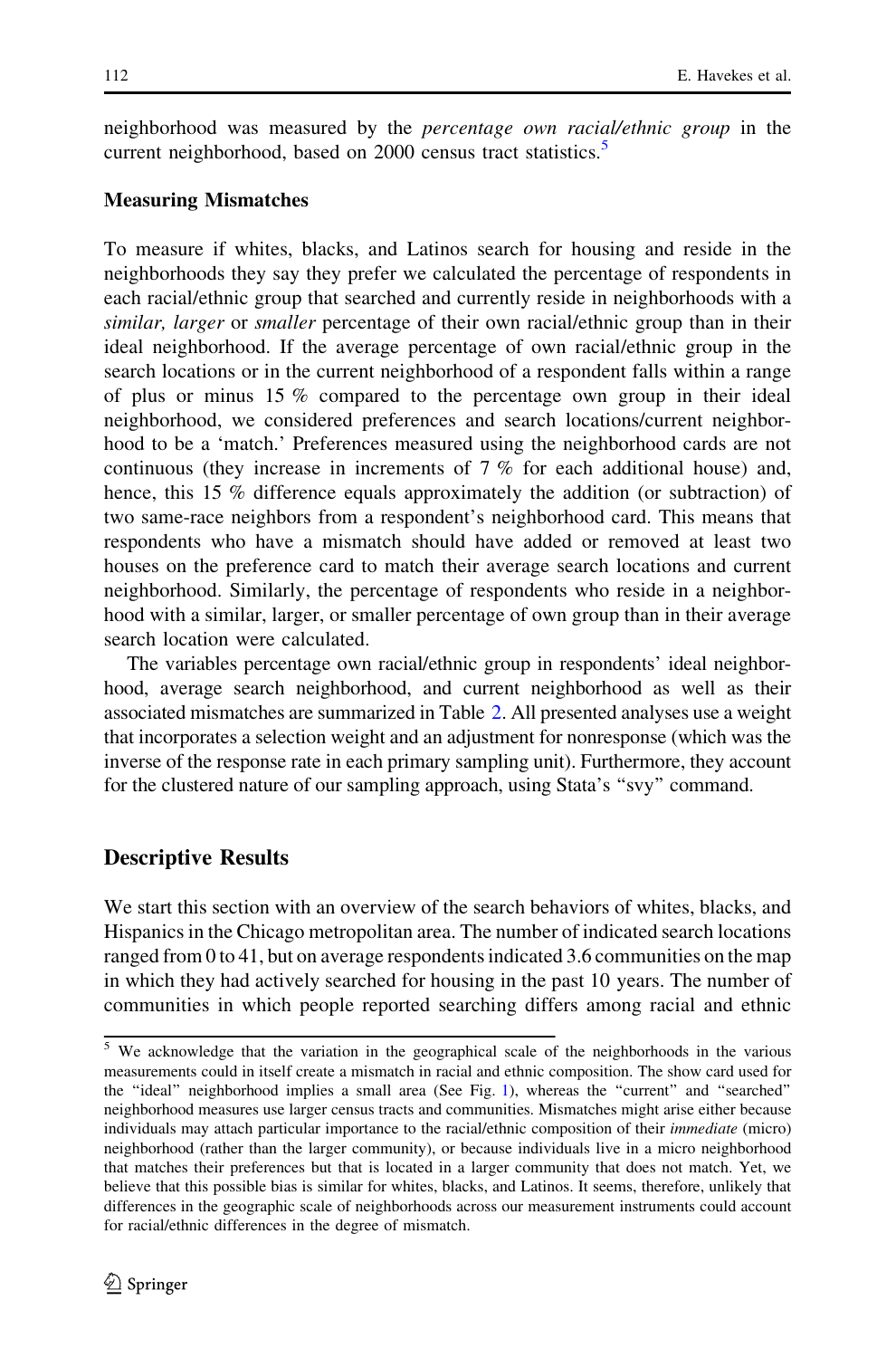<span id="page-12-0"></span>

| Table 2 Descriptive statistics for whites, blacks, and Latinos: range, means/proportion, and standard deviation |                     |        |       |                |        |           |                |        |           |
|-----------------------------------------------------------------------------------------------------------------|---------------------|--------|-------|----------------|--------|-----------|----------------|--------|-----------|
|                                                                                                                 | Whites              |        |       | <b>Blacks</b>  |        |           | Latinos        |        |           |
|                                                                                                                 | Range               | Mean/p | GS    | Range          | Mean/p | <b>GS</b> | Range          | Mean/p | <b>GS</b> |
| Dependent variables                                                                                             |                     |        |       |                |        |           |                |        |           |
| Percentage own group in ideal neighborhood                                                                      | 14.28-100           | 46.49  | 18.79 | $0 - 100$      | 36.76  | 20.17     | $0 - 100$      | 31.71  | 23.80     |
| Percentage own group in current neighborhood                                                                    | $0 - 95.97$         | 73.45  | 15.43 | $0 - 100$      | 66.24  | 36.88     | 2.68-98.51     | 50.87  | 32.76     |
| Average percentage own group in search locations                                                                | 11.47-89.94         | 67.61  | 14.63 | 1.29-99.00     | 40.34  | 22.57     | 2.33-83.03     | 32.34  | 25.62     |
| Mismatch                                                                                                        |                     |        |       |                |        |           |                |        |           |
| neighborhood > ideal<br>Percentage own group current<br>neighborhood                                            | $\overline{5}$      | 0.68   |       | $\overline{0}$ | 0.64   |           | $\overline{0}$ | 0.56   |           |
| search location $>$ ideal<br>Percentage own group average<br>neighborhood                                       | $\overline{5}$      | 0.52   |       | $\overline{0}$ | 0.21   |           | $\overline{5}$ | 0.29   |           |
| neighborhood > average<br>Percentage own group current<br>search locations                                      | $\overline{5}$      | 0.24   |       | $\overline{5}$ | 0.60   |           | $\overline{5}$ | 0.56   |           |
| Explanatory variables                                                                                           |                     |        |       |                |        |           |                |        |           |
| Education                                                                                                       |                     |        |       |                |        |           |                |        |           |
| Less than H.S. degree                                                                                           | $\overline{5}$      | 0.01   |       | $\overline{5}$ | 0.08   |           | $\overline{5}$ | 0.36   |           |
| H.S. degree                                                                                                     | $\overline{5}$      | 0.03   |       | $\overline{5}$ | 0.25   |           | $\overline{5}$ | 0.19   |           |
| Some college, less than BA                                                                                      | $\overline{5}$      | 0.34   |       | $\overline{5}$ | 0.33   |           | $\overline{5}$ | 0.35   |           |
| BA degree or higher                                                                                             | $\overline{5}$      | 0.61   |       | $\overline{5}$ | 0.32   |           | $\overline{5}$ | 0.10   |           |
| Household income                                                                                                |                     |        |       |                |        |           |                |        |           |
| $<\!\!\$20,\!000$                                                                                               | $\overline{\delta}$ | 0.06   |       | $\overline{5}$ | 0.18   |           | $\overline{5}$ | 0.30   |           |
| \$20,000-39,999                                                                                                 | $\overline{5}$      | 0.08   |       | $\overline{0}$ | 0.33   |           | $\overline{0}$ | 0.37   |           |
| \$40,000-79,999                                                                                                 | $\overline{5}$      | 0.37   |       | $\overline{0}$ | 0.31   |           | $\overline{0}$ | 0.22   |           |
| $>$ \$80,000                                                                                                    | $\overline{5}$      | 0.48   |       | $\overline{5}$ | 0.16   |           | $\overline{5}$ | 0.09   |           |
| unknown neighborhoods on<br>General lack of knowledge (# of<br>map)                                             | $0 - 32$            | 11.53  | 6.29  | $\overline{f}$ | 10.99  | 11.52     | $0 - 39$       | 16.56  | 12.29     |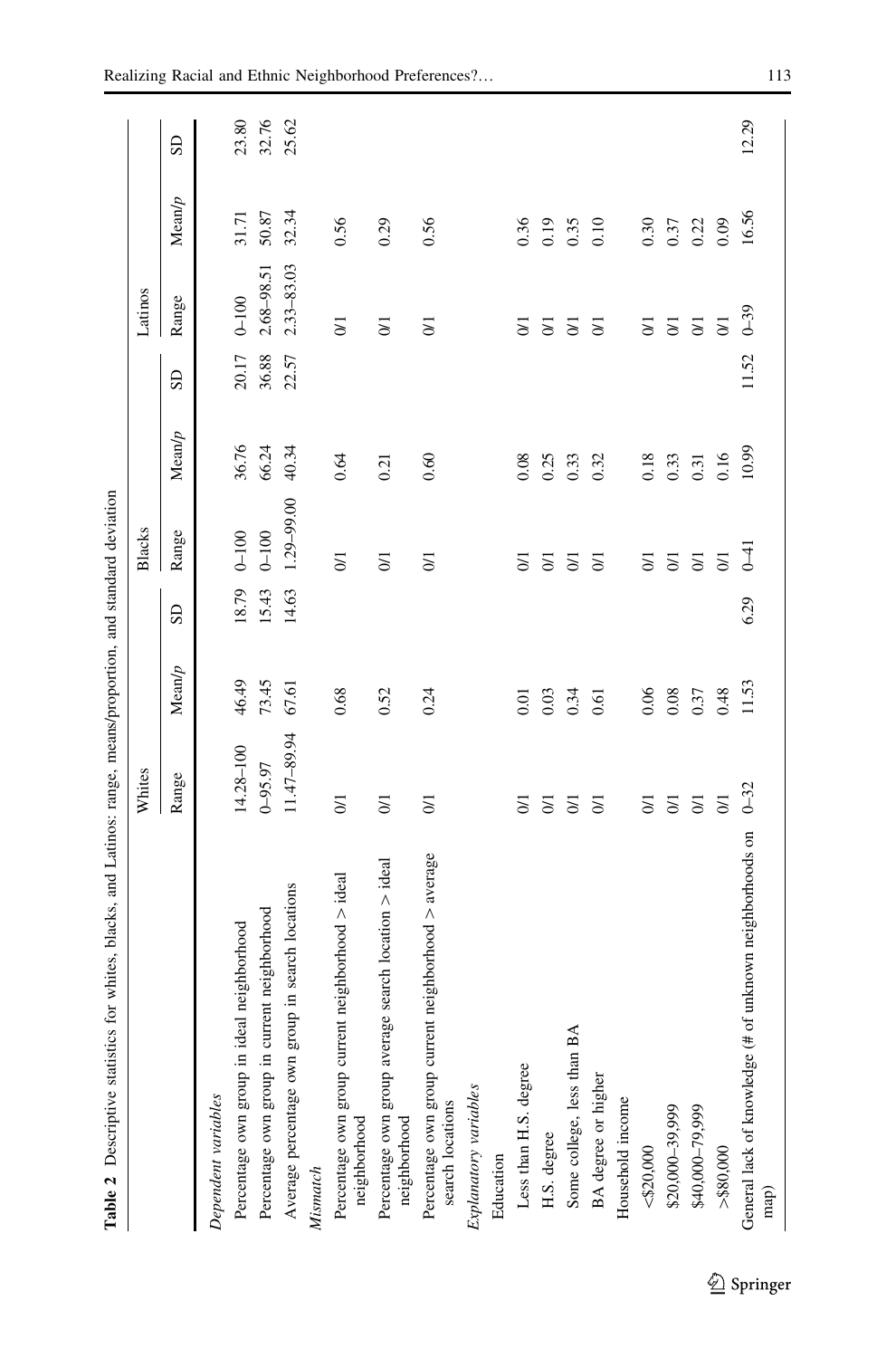| t |
|---|
|   |
|   |
|   |

 $\underline{\textcircled{\tiny 2}}$  Springer

|                                                                           | Whites   |       |                | Blacks         |                                                 |              | Latinos        |       |       |
|---------------------------------------------------------------------------|----------|-------|----------------|----------------|-------------------------------------------------|--------------|----------------|-------|-------|
|                                                                           |          |       |                |                | Range Mean/p SD Range Mean/p SD Range Mean/p SD |              |                |       |       |
| Percentage own group in known neighborhood > unknown 0/1<br>neighborhoods |          | 0.84  |                | $\overline{5}$ | 0.88                                            |              | $\overline{z}$ | 0.86  | 0.39  |
| Self-reported housing discrimination                                      |          |       |                | $0 - 3$        | 0.71                                            | $1.07$ $0-3$ |                | 0.57  | 1.00  |
| # of years in the Chicago metropolitan area                               | $1 - 75$ | 27.28 | $12.07$ $1-82$ |                | 31.16                                           | $16.97$ 0-53 |                | 17.94 | 12.51 |
|                                                                           | 123      |       |                | 114            |                                                 |              | 145            |       |       |
| $\ddot{c}$                                                                |          |       |                |                |                                                 |              |                |       |       |

Source 2004-2005 Chicago Area Study Source 2004–2005 Chicago Area Study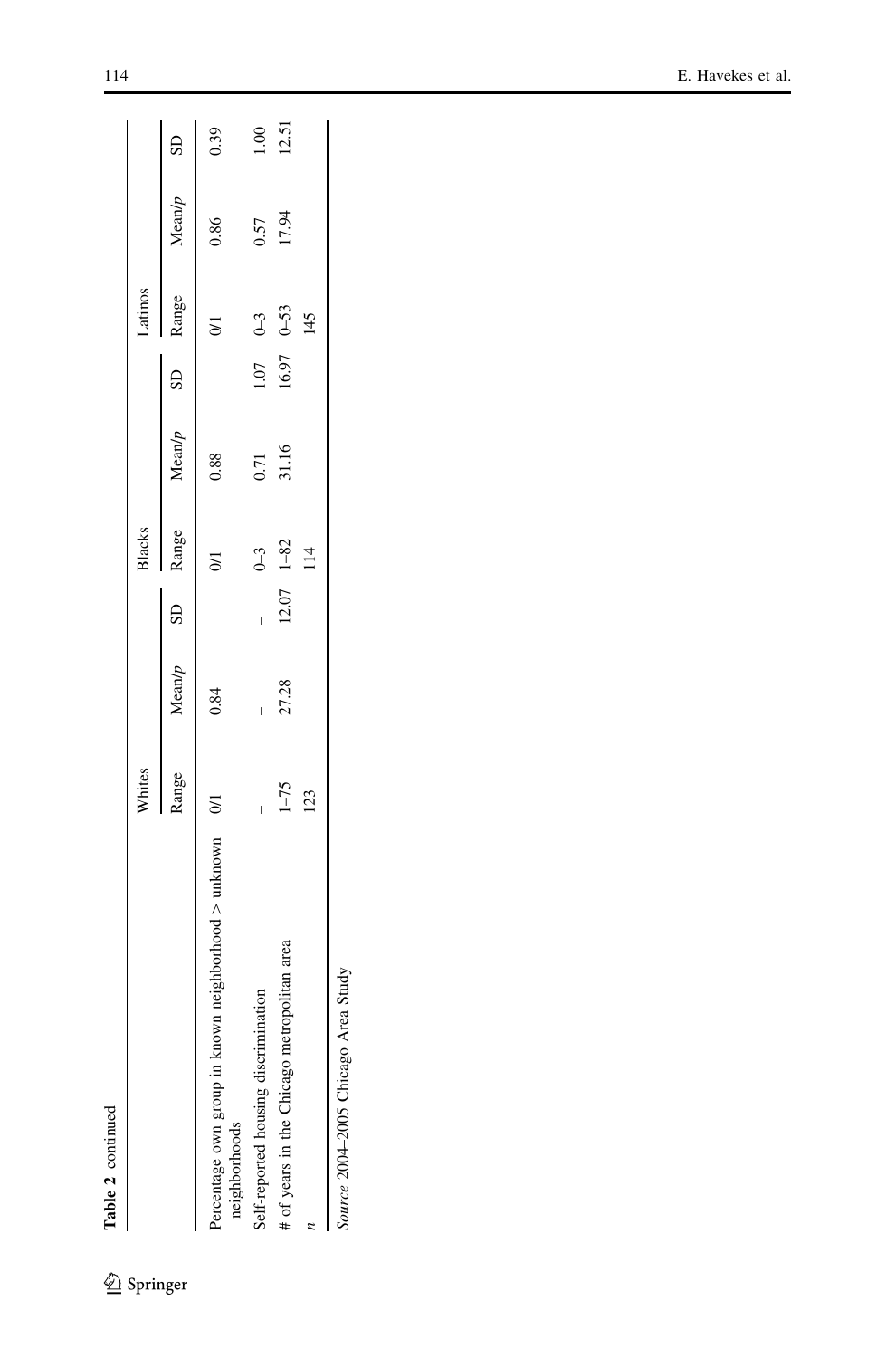groups, whereas whites indicated on average 2.8 search communities, Hispanics and blacks generally searched in 4.2 and 4.8 communities, respectively.

The average distance between the communities where respondents said they searched for housing and the respondents' current neighborhood is 13.3 km. The distance is largest for blacks (17.8 km), followed by whites (12.3 km), and Hispanics (11.4 km). The distance between the average search communities and current neighborhoods is smaller than the average distance between the 41 communities on the map and the current neighborhoods (20.9 km). This suggests that people tend to focus their searches on geographically proximate areas. Due to the cross-sectional and retrospective nature of the data, we cannot make too much of this finding, however, since we do not know where the respondent was living when they undertook the search they are reporting about (it could have been their current neighborhood; it could have been somewhere else altogether).

Table [3](#page-15-0) presents an overview of the mean stated racial/ethnic neighborhood preferences, racial/ethnic composition of the search locations, and the composition of the current neighborhood for whites, blacks, and Latinos. First, Panel A shows that all groups drew rather diverse neighborhoods but they also prefer to live in a neighborhood with at least a substantial number of co-ethnics. This is especially true for whites and less so for blacks ( $F = 6.00$ ,  $p < 0.05$ ) and Latinos ( $F = 18.84$ ,  $p<0.01$ ). Second, all groups currently reside in a neighborhood in which the majority of residents belong to their own racial/ethnic group, though this pattern is stronger for whites ( $F = 20.31$ ,  $p < 0.01$ ) and blacks ( $F = 7.31$ ,  $p < 0.01$ ) than for Latinos (Panel B of Table [3](#page-15-0)). Panel C shows that whites mainly search in neighborhoods with a substantial proportion of their own group and this is less prominent for blacks ( $F = 48.60, p \lt 0.01$ ) and Latinos (74.5,  $p \lt 0.01$ ). Blacks and Latinos search in neighborhoods with a substantial proportion of their own group but even larger shares of whites (Panel C of Table [3\)](#page-15-0).

Table [4](#page-15-0) identifies the percentage of respondents who have a (mis)match in various combinations of the percentage of their own racial/ethnic group in (1) their ideal neighborhood; (2) their current neighborhood; and (3) their search locations. Panel A reports the extent to which racial/ethnic preferences are reflected in the composition of the neighborhoods where respondents currently live. The majority of white (68 %), black (64 %), and Latino respondents (56 %) live in neighborhoods that have more of their own racial/ethnic group than they say they prefer (statistical tests do not reveal differences across groups on this measure). Panel B of Table [4](#page-15-0) shows, furthermore, that the majority of whites in our sample  $(52 \%)$  search in neighborhoods with a larger share of their own group than they say they prefer. This percentage is significantly larger compared to 21 % of blacks ( $F = 14.2, p < 0.01$ ) and 29 % of Latinos ( $F = 6.63$ ,  $p < 0.05$ ). A majority of blacks (62 %) and a plurality of Latinos (47 %) search in neighborhoods that match their preferences with respect to the percentage own group.<sup>6</sup> Finally, Panel C of Table [4](#page-15-0) shows that nearly two-thirds of whites generally reside in neighborhoods that match the

 $6$  Additional analyses in which we calculated if at least one search location (instead of the average location) matched their ideal neighborhood, showed a similar pattern. Blacks (and to a smaller extent Latinos) search more often than whites in at least one neighborhood that matches their preferences in terms of percentage own group.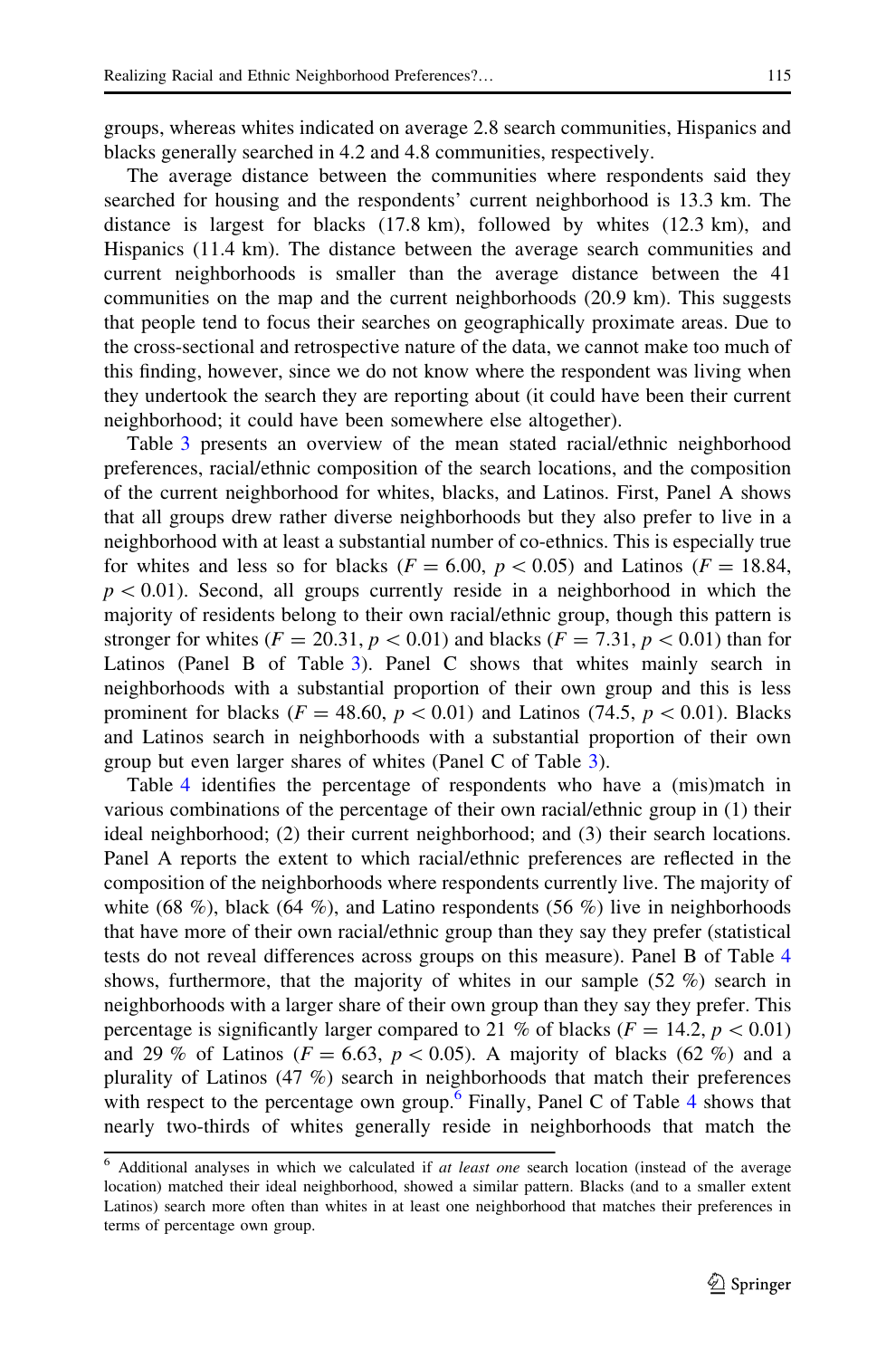|                                                              | Whites<br>$(n = 123)$ | <b>Blacks</b><br>$(n = 114)$ | Latinos<br>$(n = 145)$ |
|--------------------------------------------------------------|-----------------------|------------------------------|------------------------|
| A. Stated racial/ethnic preferences                          |                       |                              |                        |
| Mean percentage <i>whites</i> in ideal neighborhood          | 46.5                  | 26.7                         | 31.3                   |
| Mean percentage <i>blacks</i> in ideal neighborhood          | 15.1                  | 36.8                         | 16.1                   |
| Mean percentage <i>Hispanics</i> in ideal neighborhood       | 14.9                  | 16.5                         | 31.7                   |
| B. Racial/ethnic composition of current neighborhood         |                       |                              |                        |
| Mean percentage <i>whites</i> in current neighborhood        | 73.5                  | 18.3                         | 38.1                   |
| Mean percentage <i>blacks</i> in current neighborhood        | 5.8                   | 66.2                         | 5.9                    |
| Mean percentage <i>Hispanics</i> in current neighborhood     | 12.1                  | 10.9                         | 50.8                   |
| C. Racial/ethnic composition of search locations             |                       |                              |                        |
| Mean average percentage whites in search locations           | 67.6                  | 44.8                         | 48.8                   |
| Mean average percentage <i>blacks</i> in search locations    | 10.1                  | 40.3                         | 13.0                   |
| Mean average percentage <i>Hispanics</i> in search locations | 13.9                  | 10.6                         | 32.3                   |

<span id="page-15-0"></span>Table 3 Stated racial/ethnic preferences, racial/ethnic composition of search locations and current neighborhood

Bold values refer to own racial/ethnic group

Source 2004–2005 Chicago Area Study

Table 4 Percentage (mis)match between percentage own racial/ethnic group in ideal neighborhood, search locations, and current neighborhood by race/ethnicity

|                                                                          | Whites<br>$(n = 123)(\%)$ | <b>Blacks</b><br>$(n = 114)$ $(\%)$ | Latinos<br>$(n = 145)$ $(\%)$ |
|--------------------------------------------------------------------------|---------------------------|-------------------------------------|-------------------------------|
| A. Percentage own group in current neighborhood is                       |                           |                                     |                               |
| Similar as in their <i>ideal</i> neighborhood $(\pm 15 \%)$              | 27.2                      | 31.1                                | 30.5                          |
| Larger than in their <i>ideal</i> neighborhood $(\geq +15\%)$            | 67.6                      | 63.9                                | 56.0                          |
| Smaller than in their <i>ideal</i> neighborhood $(< -15\%$ )             | 5.3                       | 5.0                                 | 13.6                          |
| B. Average percentage own group in search locations is:                  |                           |                                     |                               |
| Similar as in their <i>ideal</i> neighborhood $(\pm 15\%)$               | 40.3                      | 61.7                                | 47.1                          |
| Larger than in their <i>ideal</i> neighborhood $(\geq +15\%)$            | 52.1                      | 20.5                                | 28.8                          |
| Smaller than in their <i>ideal</i> neighborhood $(< -15\%$ )             | 7.6                       | 17.8                                | 24.1                          |
| C. Percentage own group in current neighborhood is:                      |                           |                                     |                               |
| Similar as in their <i>search</i> locations $(\pm 15 \%)$                | 63.8                      | 35.6                                | 35.5                          |
| Larger than in their <i>search</i> locations $(\geq +15 \%)$             | 24.4                      | 59.8                                | 56.3                          |
| Smaller than in their <i>search</i> locations $\left(\leq -15\% \right)$ | 11.8                      | 4.7                                 | 8.2                           |
|                                                                          |                           |                                     |                               |

Source 2004–2005 Chicago Area Study

percentage own group in the neighborhoods in which they searched. The proportion of whites is almost double the approximately one-third of blacks ( $F = 6.27$ ,  $p\lt 0.05$ ) and Latinos ( $F = 8.59$ ,  $p\lt 0.01$ ) who live in neighborhoods with similar proportions of own-group residents as the communities in which they searched. Most blacks (60  $\%$ ) and Latinos (56  $\%$ ), on the other hand, reside in neighborhoods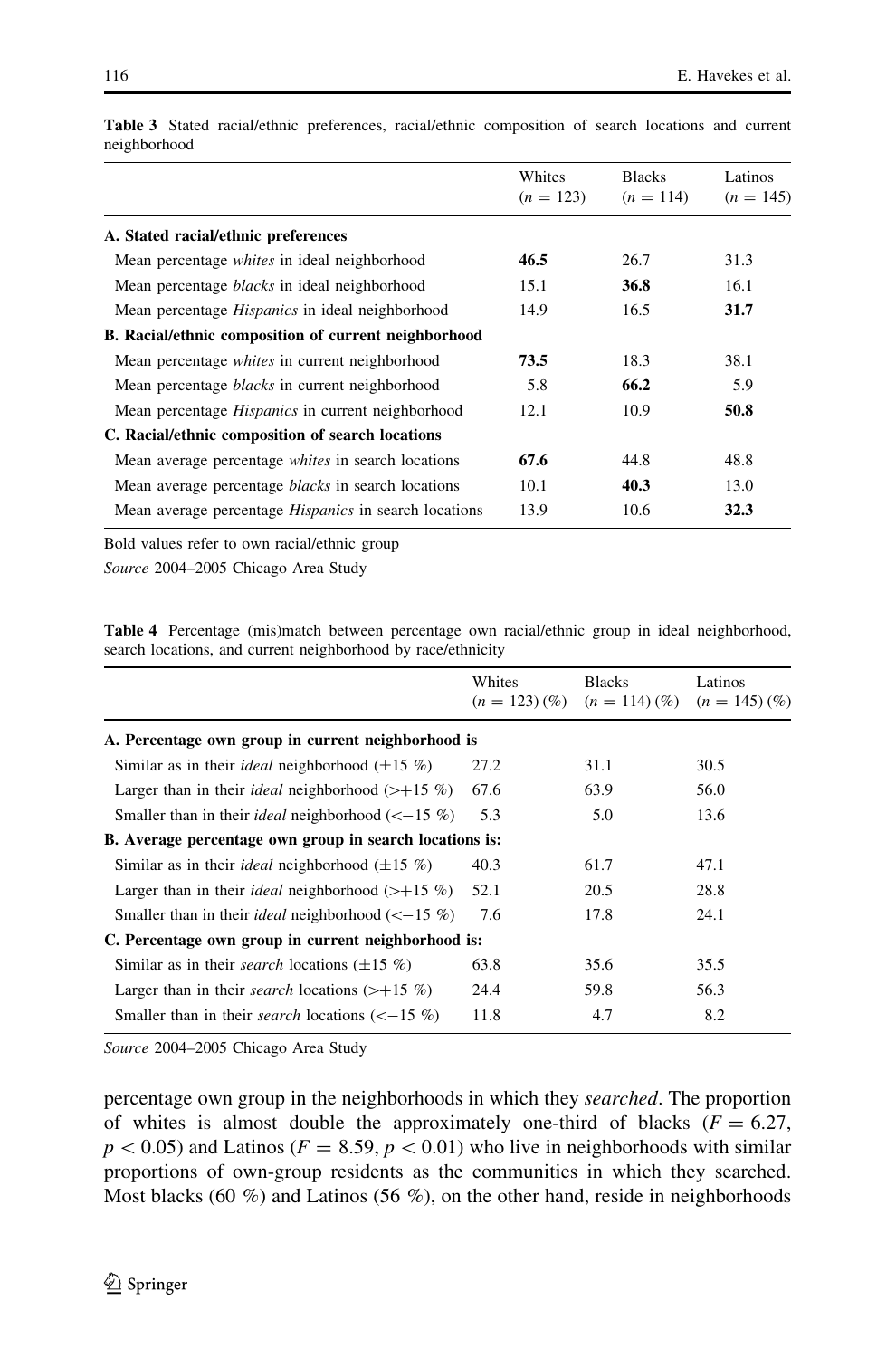with a larger share of their own group than in the average neighborhood they searched for housing.

In sum, whites both seem to search and reside in neighborhoods with a larger percentage own group than they say they prefer. These descriptive results imply that whites experience a mismatch in an early stage of the residential process (i.e., Stage 1); namely, they do not search in neighborhoods that match the racial composition they say they prefer. Meanwhile, blacks and Latinos search in neighborhoods with their preferred percentage of own group, but they live in neighborhoods with larger percentages of their own group than those in which they searched (and those which they preferred). As a result, we conclude that blacks and Latinos experience a mismatch at the later stage of the process (i.e., Stage 2) since they reside in neighborhoods that have both more of their own group than they desire, and also than the neighborhoods in which they searched.

### What Factors are Related to Mismatches?

Our primary aim in this study is to explore the extent to which housing searches match preferences and outcomes; we also laid out a theoretical framework that suggests a range of possible explanations for these mismatches. The preceding group-level analyses suggest that mismatches do occur, and that their patterns are generally consistent with a number of possible explanations. Data constraints—in particular, small sample sizes and a lack of longitudinal data—do not permit a detailed analysis of the individual-level predictors of a mismatch at the two stages. However, our dataset includes a number of variables that allow us to explore the individual-level factors associated with mismatches. We examine who is more likely to have ''too many'' of their own group by examining its relationship to socioeconomic resources, information resources and experiences of self-reported housing discrimination, variables that correspond to spatial assimilation, place stratification, and information theories.

#### Estimating Correlates of Stage One Mismatches Among Whites

In exploring which factors are related to a mismatch, we focus on the most common kind of mismatch within each racial and ethnic group. For whites, we model the Stage 1 mismatch: the probability that whites search in a neighborhood with more whites than in their ideal neighborhood (Table [5](#page-17-0)). Based on our theoretical framework, the relevant factors are measures of knowledge (i.e., whites might not know about the places that match their preferences) and education (to capture social desirability effects which operate more strongly among the more highly educated). Information resources were measured by a respondent's knowledge about different neighborhoods in the Chicago metropolitan area that we obtained by asking which neighborhoods on the map (identical to Fig. [2\)](#page-9-0) they did not know anything about. We used the number of neighborhoods a respondent indicated as a measure of a general lack of knowledge of the housing market. To assess whether respondents had racially/ethnically biased knowledge of the housing market, we calculated the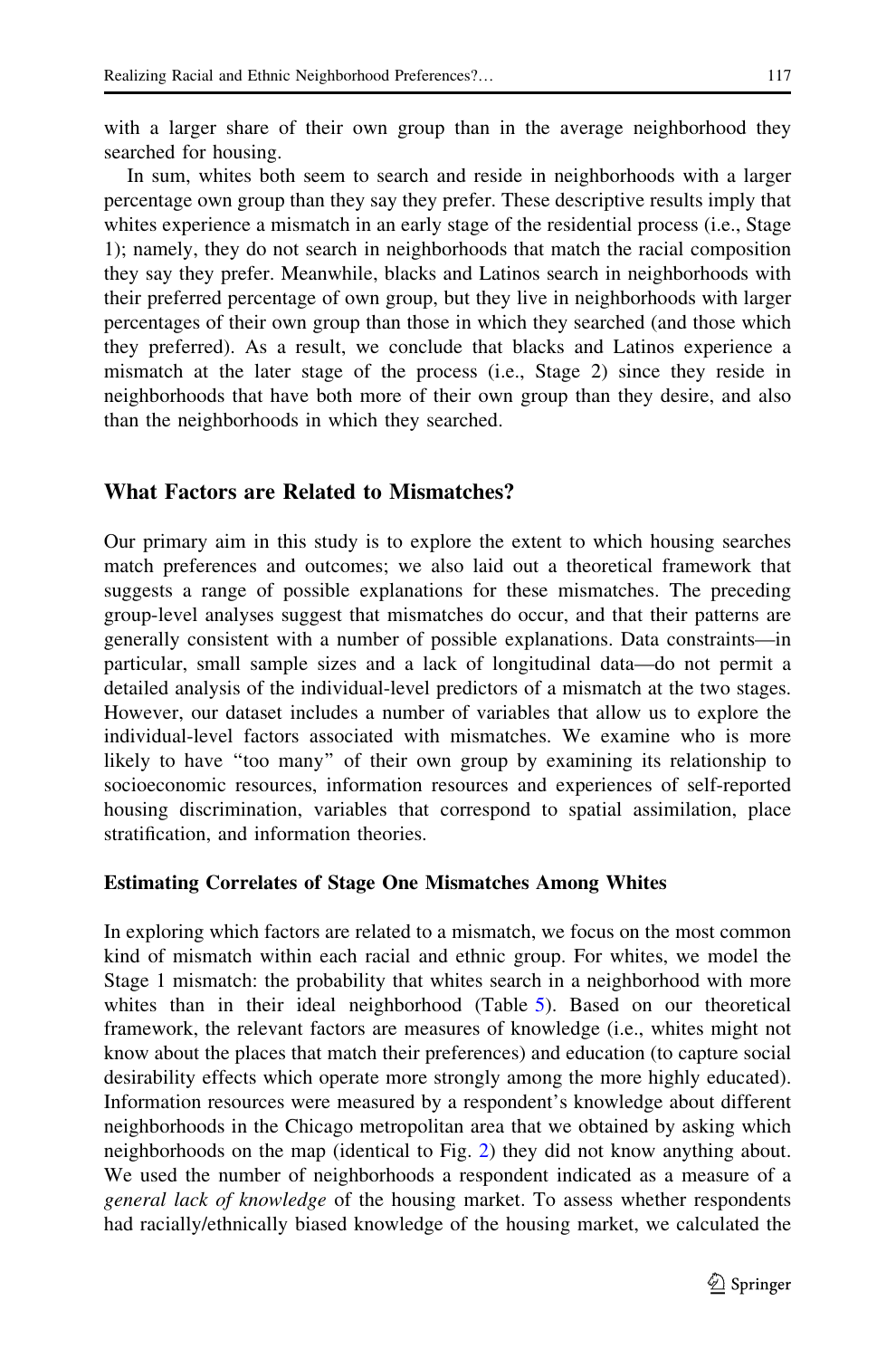|                                                           | Coefficient      | SЕ   |
|-----------------------------------------------------------|------------------|------|
| # of years in the Chicago metropolitan area               | $-0.001$         | 0.01 |
| General lack of knowledge                                 | 0.001            | 0.03 |
| $\%$ own group in known n'hood $>$ unknown n'hood         | $0.89^{\dagger}$ | 0.52 |
| Education: less than BA degree (vs. >BA degree or higher) | 0.13             | 0.78 |
| Intercept                                                 | $-0.70$          | 0.78 |

<span id="page-17-0"></span>**Table 5** Logistic regression analysis of the probability that whites  $(n = 123)$  search in a neighborhood with *more* own group than in their ideal neighborhood; logit coefficients and standard error (SE)

Source 2004–2005 Chicago Area Study

 $\uparrow$   $p < 0.10$ ; tested two-sided

average percentage of a respondent's own group in the neighborhoods they indicated they do not know anything about and compared this to the average percentage own group in the neighborhoods which they did not indicate (and thus presumably do know about). We created a dummy variable identifying those respondents for whom the average percentage own group in the neighborhoods they do know is larger than in the ones they do *not* know. We controlled for how many years the respondent has lived in the metropolitan area since people who have lived longer in the area likely know more about the places in it. We measured a respondent's *education* with four dummy variables: less than high school degree, high school degree, some college but less than a Bachelor's degree, and Bachelor's degree or higher (reference).

The results from Table 5 indicate that whites who possess greater knowledge of white neighborhoods than integrated ones search in neighborhoods with more whites compared to their stated ideal neighborhood. White preferences mismatched their search neighborhood 55 % of the time for whites who possessed greater knowledge of white neighborhoods, compared to 33 % of whites with less racially biased knowledge of neighborhoods.<sup>7</sup> We found no association between education and a mismatch between stated preferences and searches.

#### Estimating Stage Two Mismatches Among Blacks and Latinos

We concentrate on the mismatch at Stage 2 for Blacks and Latinos: the probability that blacks and Hispanics reside in a neighborhood with more own group than in the average search location (Table [6](#page-18-0)). Here the relevant factors are income (i.e., blacks and Latinos might not be able to afford to live in the neighborhoods where they search for housing) and experience with discrimination (i.e., they might face barriers after searching in these neighborhoods). We measured household income in four categories:  $\leq 20,000$ ; \$20,000–39,999; \$40,000–79.999; and  $\geq$ \$80,000

<sup>&</sup>lt;sup>7</sup> We calculated the value of racially biased knowledge as  $P(mismatch) = \exp(\beta_0 + \beta_{biased~knowledge})/$  $[1 + \exp(\beta_0 + \beta_{biased knowledge}) = \exp(.19)/[1 + \exp(.19)] = .55$  and for non-racially biased knowledge as  $P(mismatch) = \exp(\beta_0)/[1 + \exp(\beta_0) = \exp(-.70)/[1 + \exp(-.70)] = .33$ .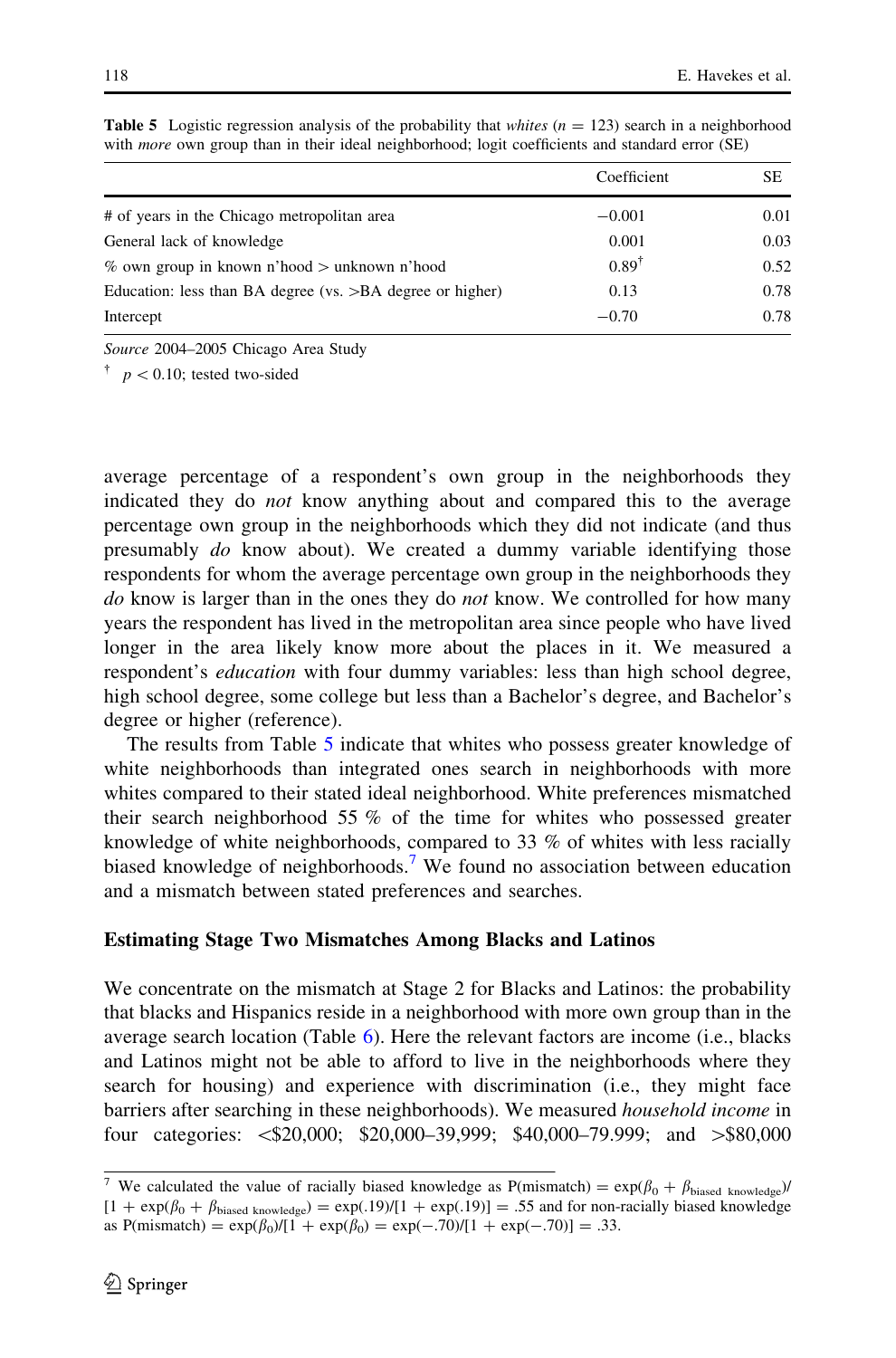|                                             | <b>Blacks</b> |      | Latinos          |                  |
|---------------------------------------------|---------------|------|------------------|------------------|
|                                             | Coefficient   | SE.  | Coefficient      | SE.              |
| Income: $\langle$ \$20,000 (vs. >\$80,000)  | $1.70*$       | 0.78 | 0.68             | 0.61             |
| Income: $$20,000 - $39,999$ (vs. >\$80,000) | $-0.48$       | 0.88 | $-0.34$          | 0.58             |
| Income: $$40,000 - $79,999$ (vs. >\$80,000) | $-0.95$       | 0.58 | N/A <sup>a</sup> | N/A <sup>a</sup> |
| Self-reported housing discrimination        | 0.13          | 0.37 | 0.11             | 0.25             |
| Intercept                                   | 0.58          | 0.56 | 0.13             | 0.47             |

<span id="page-18-0"></span>**Table 6** Logistic regression analysis of the probability that blacks ( $n = 114$ ) and Latinos ( $n = 145$ ) reside in a neighborhood with *more* own group than in the average search location (model 3); logit coefficients and standard error (SE)

Source 2004–2005 Chicago Area Study

 $^{\circ}$  For Latinos, income categories \$40,000–79,999 and  $>$ \$80,000 are collapsed due to small sample sizes

 $* p < 0.05$ ; tested two-sided

(reference). Self-reported housing discrimination was measured by three items.<sup>8</sup> Respondents answered ''yes'' or ''no'' to the following questions: (1) whether or not they ever felt they were denied housing by a landlord or real estate agent because of their race/ethnicity, (2) whether or not they ever felt that a real estate agent was showing them only homes in certain neighborhoods because of their race/ethnicity,<sup>9</sup> and (3) whether or not respondents ever lived in a neighborhood where neighbors made life difficult because of their race/ethnicity. We combined these items into a summary scale of *self-reported housing discrimination*, running from 0 (did not experience any of these) to 3 (experienced all three).

Table 6 shows that blacks in the lowest income category (i.e.,  $\leq 20,000$ ) are more likely to reside in a neighborhood with more co-ethnics than in the average neighborhood in which they searched for housing. This finding suggests that black residents with low incomes may search in neighborhoods similar to their racial preferences but be unable to afford those neighborhoods, a finding that supports the predictions of the spatial assimilation model.

# Conclusion and Discussion

Past research has examined the association between preferences for particular racial and ethnic neighborhood compositions, and the composition of the current neighborhood. In this paper, we draw on novel data that allow us to provide a preliminary look at how an important intermediate step—the search for housing influences these relationships. Overall, our results draw attention to the value of examining the search process that precedes the final choice when studying the

<sup>&</sup>lt;sup>8</sup> Self-reported housing discrimination is an imperfect measure of *actual* discrimination in the housing market. Yet, in the absence of data on actual discrimination practices, we consider it a reasonable proxy.

<sup>&</sup>lt;sup>9</sup> If respondents never used a real estate agent we considered them as not having experienced discrimination on this item.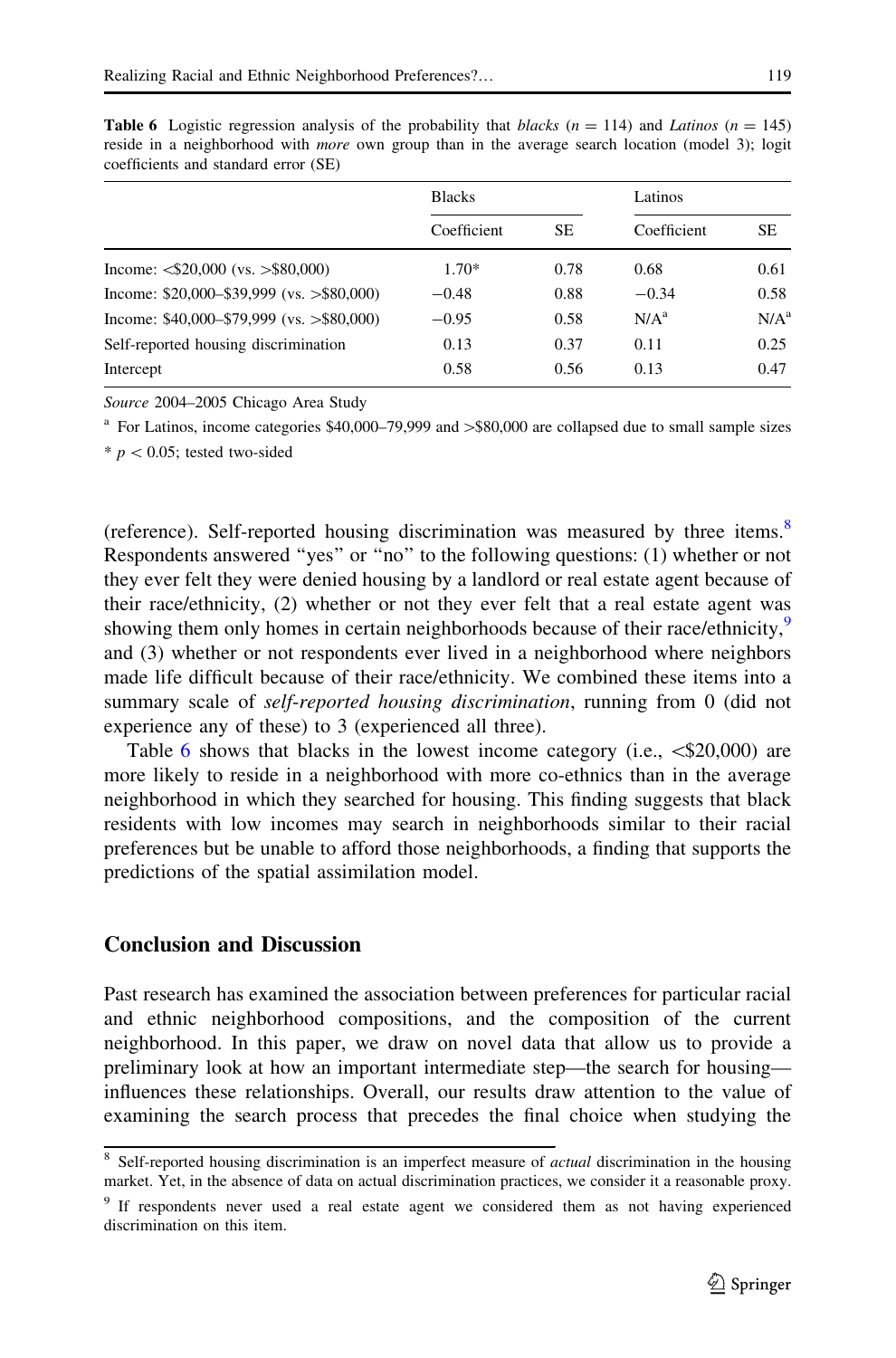correspondence between residential preferences and behaviors in particular, but also as an important component to the perpetuation of racial residential segregation.

In line with earlier research that focused only on the differences between residential preferences and current neighborhood racial/ethnic composition without information on the search itself (e.g., Adelman [2005](#page-23-0); Clark [1992](#page-24-0)), we found that residents generally live in neighborhoods with a larger percentage of their own racial/ethnic group than they report preferring. Yet, our study goes beyond these earlier ones because we find interesting racial and ethnic differences in the stage at which these disparities arise, thus emphasizing the value of studying the search process in relation to residential attainment. Our results suggest that whites experience a mismatch between preferences and behavior at an early stage of the residential process: they generally do not search in neighborhoods that match their preferences. In contrast, blacks—and to a lesser extent Latinos—are more likely to search in neighborhoods that more closely correspond to their preferences in terms of their own racial and ethnic group, but when it comes to where they actually live, their neighborhoods have larger percentages of blacks and Latinos, respectively. The greater degree of match for blacks and Latinos in their search locations and preferences suggests that the explanation for the mismatch between where they prefer and where they actually live should be sought in constraints that prevent the final choice from being the one that matches residential preferences rather than in the choice of search destinations in the first place.

Although our data limit the extent to which we can test a range of theoretical explanations for mismatches at an individual level, our analyses does point to some hints about the sources of the mismatches we observe. For whites, we find that the racial blind spots that Krysan and Bader ([2009\)](#page-24-0) identified—such that whites are less likely to be aware of racially diverse neighborhoods—may play a role in the mismatch. That is, white Chicago residents with bigger racial blind spots were the significantly more likely to search in communities that had more whites than they said they prefer. Although education did not predict mismatches, which would have been consistent with a social desirability interpretation, this is a rather weak test. Thus, we suggest that it is still possible that the mismatch for whites at Stage 1 is due in part to whites not being as open to integrated neighborhoods as they say they are. Influenced by social desirability, it may be that whites report a preference for integrated neighborhoods when in fact they favor predominantly white neighborhoods, contributing to a discrepancy between preferences and residential behaviors. That whites do not search in neighborhoods that match their reported preferences is consistent with this interpretation.

However, there are other possibilities apart from social desirability.<sup>10</sup> For example, it could be that the relative availability of neighborhoods in the metropolitan area that approximate whites' racial and ethnic preferences is unfavorable. Whites say they prefer a rather diverse neighborhood as long as whites constitute the largest racial/ethnic group. Although these diverse neighborhoods are overrepresented on the search location map (see Table [1](#page-10-0)), which would imply we overestimate the chances that there will be a match, we see that whites end

<sup>&</sup>lt;sup>10</sup> We gratefully acknowledge the anonymous reviewer who pointed out these alternative explanations.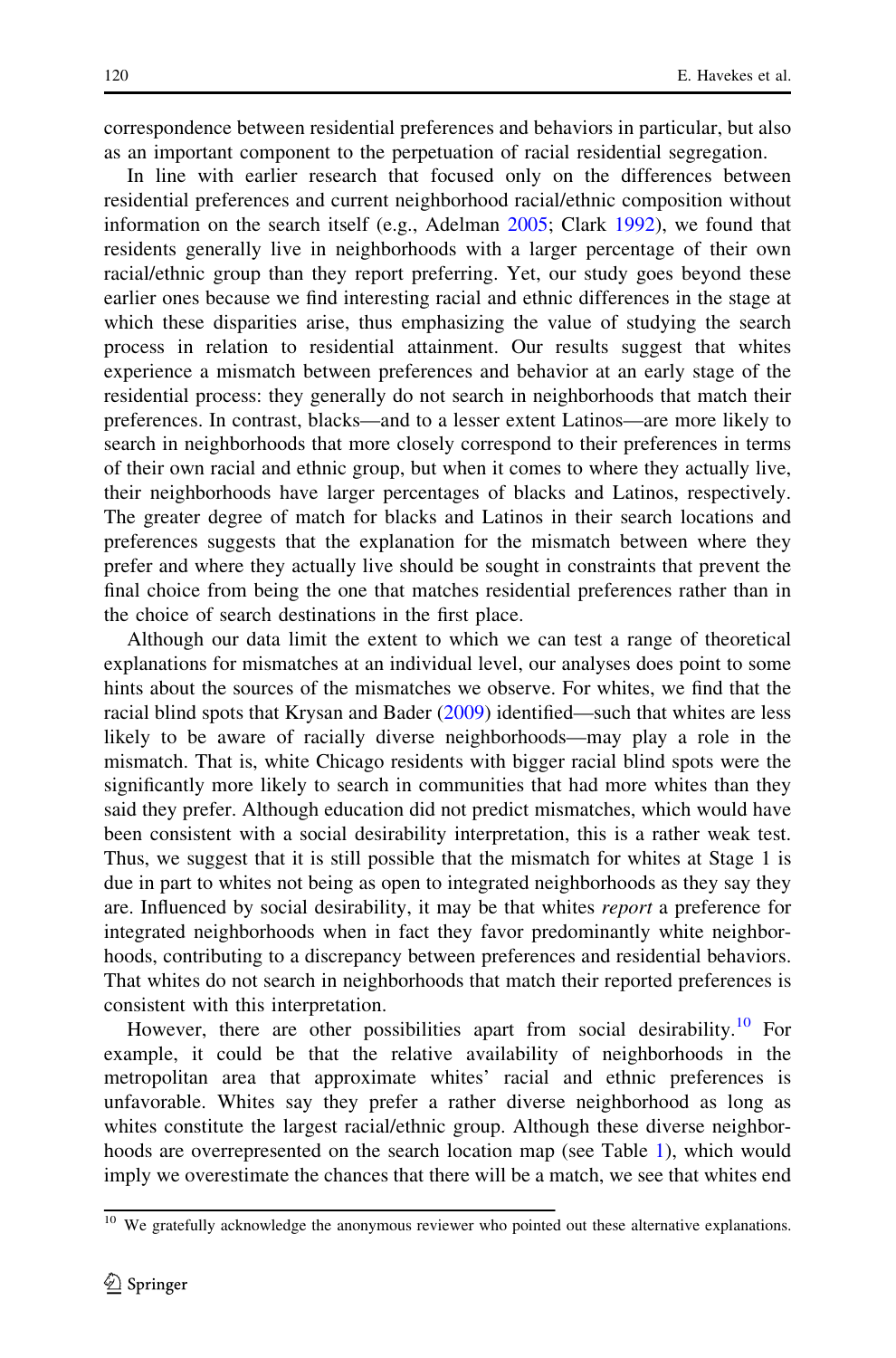up living in predominantly white neighborhoods. So, relatively rare as they are, our maps actually increased the possibility for a match between whites' ideal diverse neighborhoods and being able to report on our maps that they searched in one. Nevertheless, whites (in contrast to blacks and Latinos) live in the most ''available'' type of neighborhoods, i.e., predominantly white neighborhoods. This means that the relative availability of neighborhoods could play a role in the mismatch we found.

Furthermore, it may be that people tend to start searching close by their current residence (wherever that might be). If this is the case, and in light of patterns of segregation, for whites, these 'nearby' neighborhoods are more likely to be white neighborhoods as well (whereas for blacks and Latinos there is a greater chance that the nearby neighborhoods are more diverse). This spatial dynamic of searches therefore precludes more diversity in whites' search locations. Additionally, it may be that the 'daily routines' of whites may be particularly circumscribed, translating into less exposure to diverse neighborhoods and therefore, a lower likelihood that there is sufficient knowledge to seriously consider diverse neighborhoods as  $destinations<sup>11</sup>$ 

With respect to the mismatches of blacks and Latinos, we find some suggestion of the role of spatial assimilation for blacks. That is, blacks with an income of less than \$20,000 are more likely to reside in a neighborhood with more blacks than in their search locations. These results also lend indirect support to the place stratification model, since the searches may have been unsuccessful due to discriminatory barriers that discouraged blacks and Latinos from residing in the more integrated neighborhoods that they prefer. Although our self-reported measure of housing discrimination did not reveal significant findings, as we noted, we have no measure of actual discrimination experienced by the searchers.

Our study draws attention to a number of directions for future research that put the spotlight on the search process itself as critical to understanding residential outcomes. For example, all we know from our survey data is that a person searched in a particular neighborhood—we do not know what they learned about the neighborhood or what they experienced in it when they searched. It may be, for example, that neighborhoods that are similar to whites' preferences for more integrated neighborhoods come with race-related factors that stopped them from even searching in these neighborhoods. Indeed, some scholars have asked whether people really have a preference for a particular racial and ethnic composition, or whether these preferences are driven by socioeconomic concerns instead (Harris [2001\)](#page-24-0). Outcomes of vignette experiments indicate that part of the racial preference patterns found in studies using the show card method can be attributed to neighborhood concerns that are *related* to race, such as poverty, criminality, and bad school quality (Emerson et al. [2001;](#page-24-0) Krysan et al. [2009;](#page-25-0) Lewis et al. [2011](#page-25-0); St. John and Bates [1990\)](#page-25-0). Nevertheless, the racial and ethnic composition of neighborhoods

<sup>&</sup>lt;sup>11</sup> This might imply an interaction between 'general lack of knowledge' and "composition of the neighborhoods about which the respondent claims little knowledge'' as a predictor of the mismatch between preferences and search locations. In separate analyses (not shown) we included this as a predictor but it was not statistically significant. It may be that the small sample sizes are responsible for this null finding.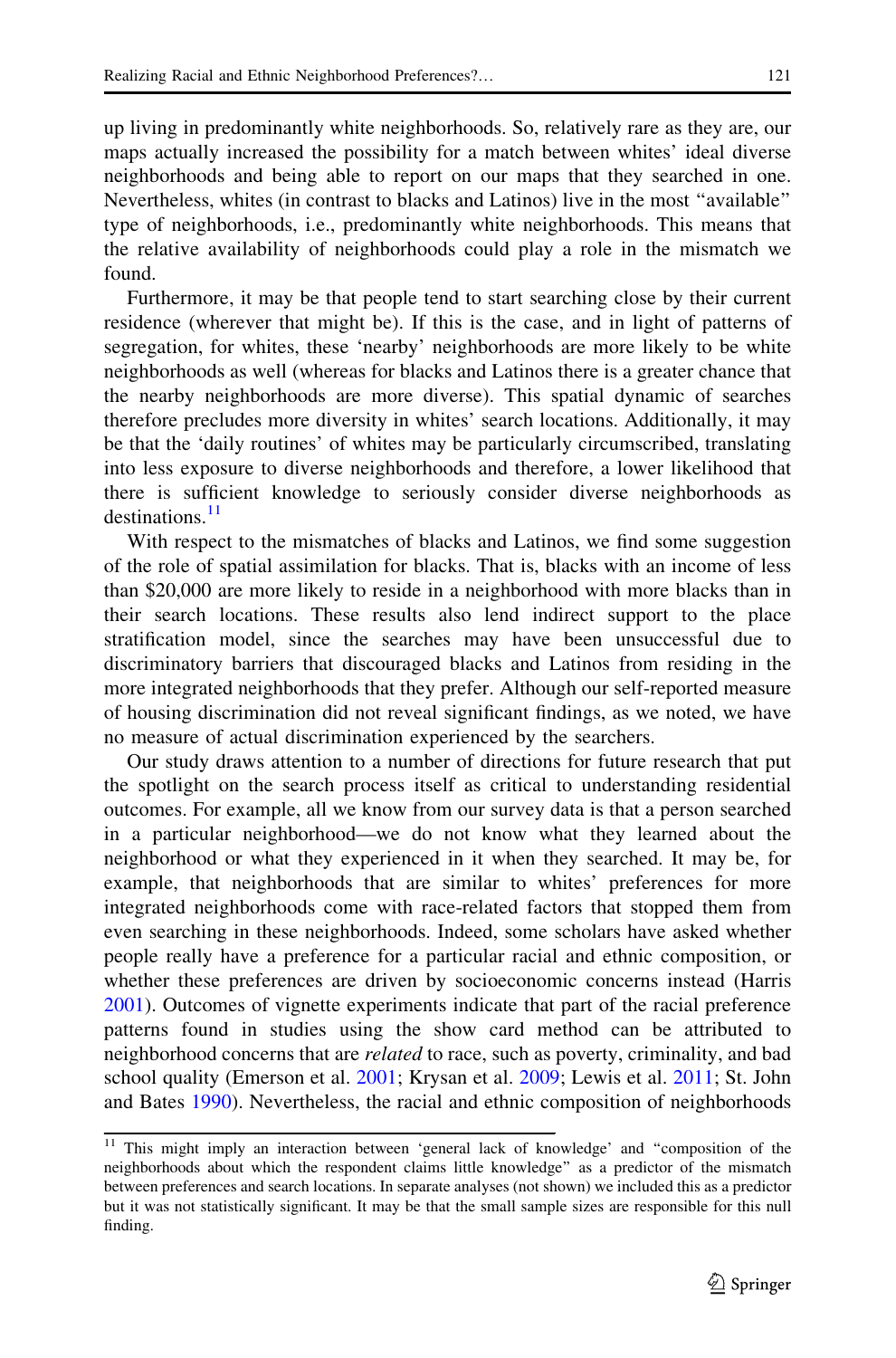remained an important and independent factor in shaping residential preferences. In addition, taking into account socioeconomic factors of the neighborhood, Crowder [\(2000](#page-24-0)) and Crowder and South [\(2008](#page-24-0)) demonstrate that the racial and ethnic neighborhood composition is still an important determinant of whites' residential mobility. Understanding the manner by which whites determine where to search and the role of race/ethnicity versus social class—is of great importance.

Overall, in examining the racial and ethnic composition of neighborhoods in which people searched for housing, we seek to highlight the potential role that housing searches play in contributing to the discrepancy between residential preferences and current neighborhood racial and ethnic composition, in particular. More broadly, however, our goal is to bring systematic attention to the role of housing searches to the residential attainment processes and their stratified outcomes. Our data have several limitations, but these suggestive results draw attention to the need to better understand the housing search process and call for the identification of data collection and research design strategies that can address them and provide a more decisive answer to the broader theoretical frameworks that underlie our analyses.

In interpreting our results, several of these shortcomings should be kept in mind. First, we used a non-random sample of 41 communities on our map of the Chicago metropolitan area. For those who prefer white neighborhoods, the proportion of neighborhoods on the map that match their preferences is smaller than they in fact are. Similarly, for those who prefer racially and ethnically mixed neighborhoods, the proportion of neighborhoods on the map is larger than they would encounter in Chicago as a whole. It is hard to determine what consequences of imperfectly measuring the relative racial and ethnic distribution of neighborhoods has for our observed mismatches. Yet, given that a majority of respondents say they prefer very mixed areas, we believe that it most likely reduced mismatches because respondents had more opportunities among the 41 to choose their ideal (which many said was racially mixed).

Second, the use of cross-sectional data means that we cannot draw causal inferences. With respect to the correlate of mismatches, for example, we have measured income at the time of the survey, not at the time of the search; it is very possible that economic constraints were very different at the two times. In addition, with respect to our key measures of interest, information on preferences and current neighborhood were measured at the same time, and information on respondents' searches (though not their reporting of them) predated statements of preferences. Because of this, we cannot rule out the possibility that residents adjusted their preferences based on their search experiences. Similarly, not only searches, but also people's current neighborhood might have informed racial residential preferences as they were measured simultaneously in time. This might have affected our results in two ways: it might have either underestimated mismatches in the case of people who could not realize their initial preference but adjusted their attitudes to the situation in the current neighborhood (or based on their search experiences) or overestimated mismatches for those residents who search or reside in a neighborhood that matched their original preferences but—for whatever reason—change their preferences.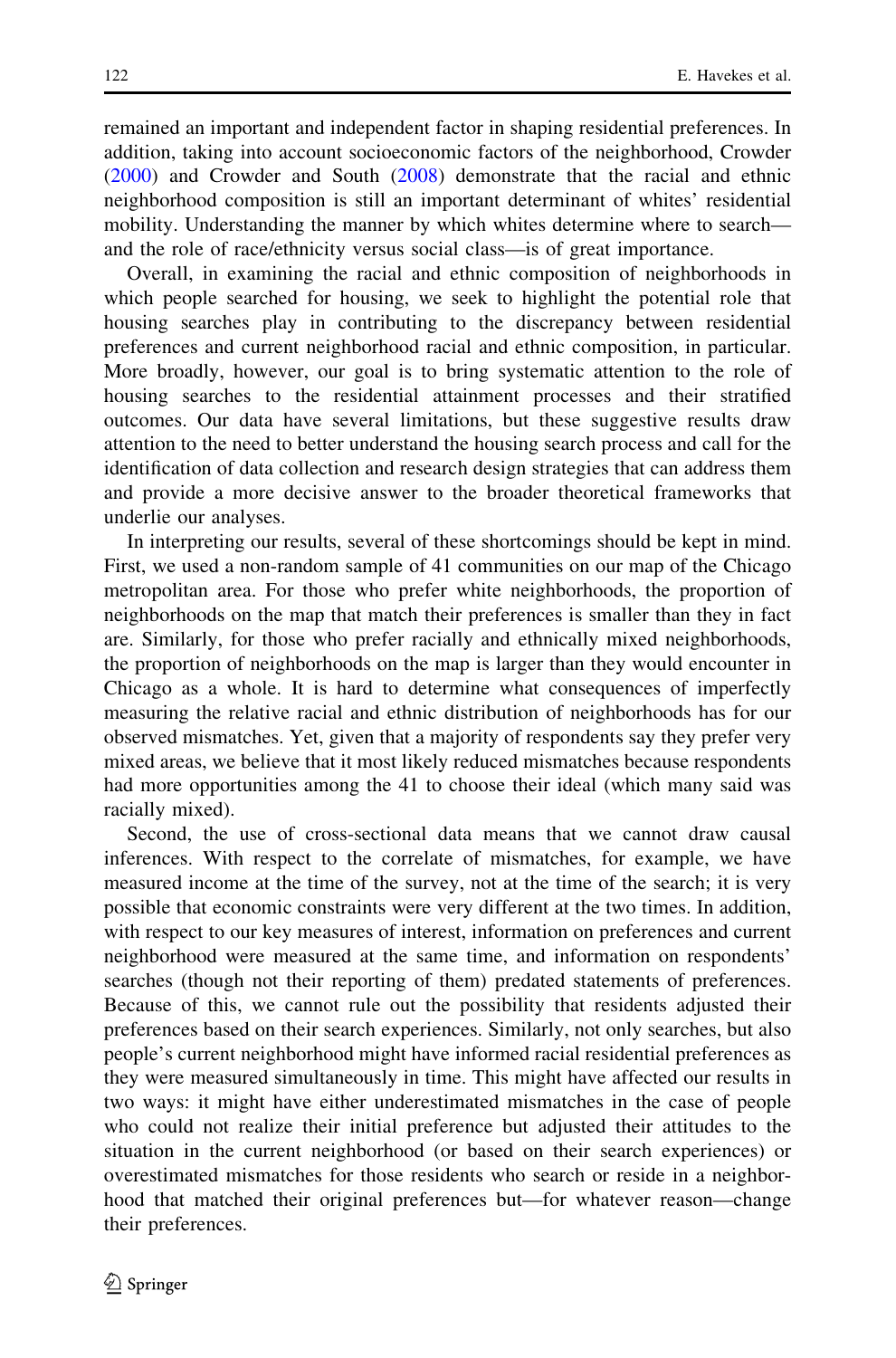Thus, we clearly do not have the appropriate temporal order of preference, search, and move data. We ask respondents to indicate their current preferences, fully aware that their past searches and current residences might influence their current racial preferences. Future research should prospectively investigate residential preferences and where people move. Such a study is obviously complicated by the fact that the very nature of moving makes following respondents difficult; the payoff, however, would be clear insight into an area potentially ripe for intervention—encouraging residents to search in neighborhoods with their stated level of diversity even if it is not on their initial list of search destinations.

This focus on housing searches not only has value in terms of social science debates and understanding of the causes of residential segregation as well as neighborhood selection processes that relate to a range of 'neighborhood effects' research, but also there are significant policy implications as well. Indeed, the U.S. Department of Housing and Urban Development recently issued a 5-year Research Roadmap (Office of Policy Development and Research [2013\)](#page-25-0), citing one of HUD's four programmatic goals to ''Build inclusive and sustainable communities free from discrimination.'' The Research Roadmap identified a number of top priority research projects to accomplish this goal, including one that examined the housing search process of racial and ethnic minorities. Understanding this process was identified as foundational for a number of core HUD programs and policies, including the Housing Choice Voucher program, housing integration strategies, and discrimination testing and enforcement. As the Roadmap notes,

…HUD does not know how households search for housing and what their preferences are when searching for housing. This research will shed light on how housing search and preference affect HUD's fair housing/Affirmative Furthering Fair Housing goals and how they promote or deter goals to build inclusive communities [\(2013](#page-25-0), p. 98).

Our research contributes to this policy debate, suggests next steps, and reinforces its importance.

The present study is, therefore, a first step in pointing out the mismatch between stated preferences, search locations, and outcomes. The results compel future research to gather new large-scale longitudinal data in which residential preferences and complete housing search and neighborhood careers can be followed over time to test our causal implications and to take into account the full set of possible residential destinations. It is also important for future studies to link these housing careers to information about individual socioeconomic resources, housing market knowledge and local discrimination to understand more thoroughly the relevance of the housing search for interpreting spatial assimilation, place stratification, and information models. Using an innovative dataset that measured for the first time the search locations of residents of a major metropolitan area, we have drawn attention to the possibility of the mismatch between stated preferences, search locations, and outcomes in general, and the importance of examining more carefully the search process in particular if we hope to better understand the way in which racial residential segregation is perpetuated—or the possibilities for helping to break it down.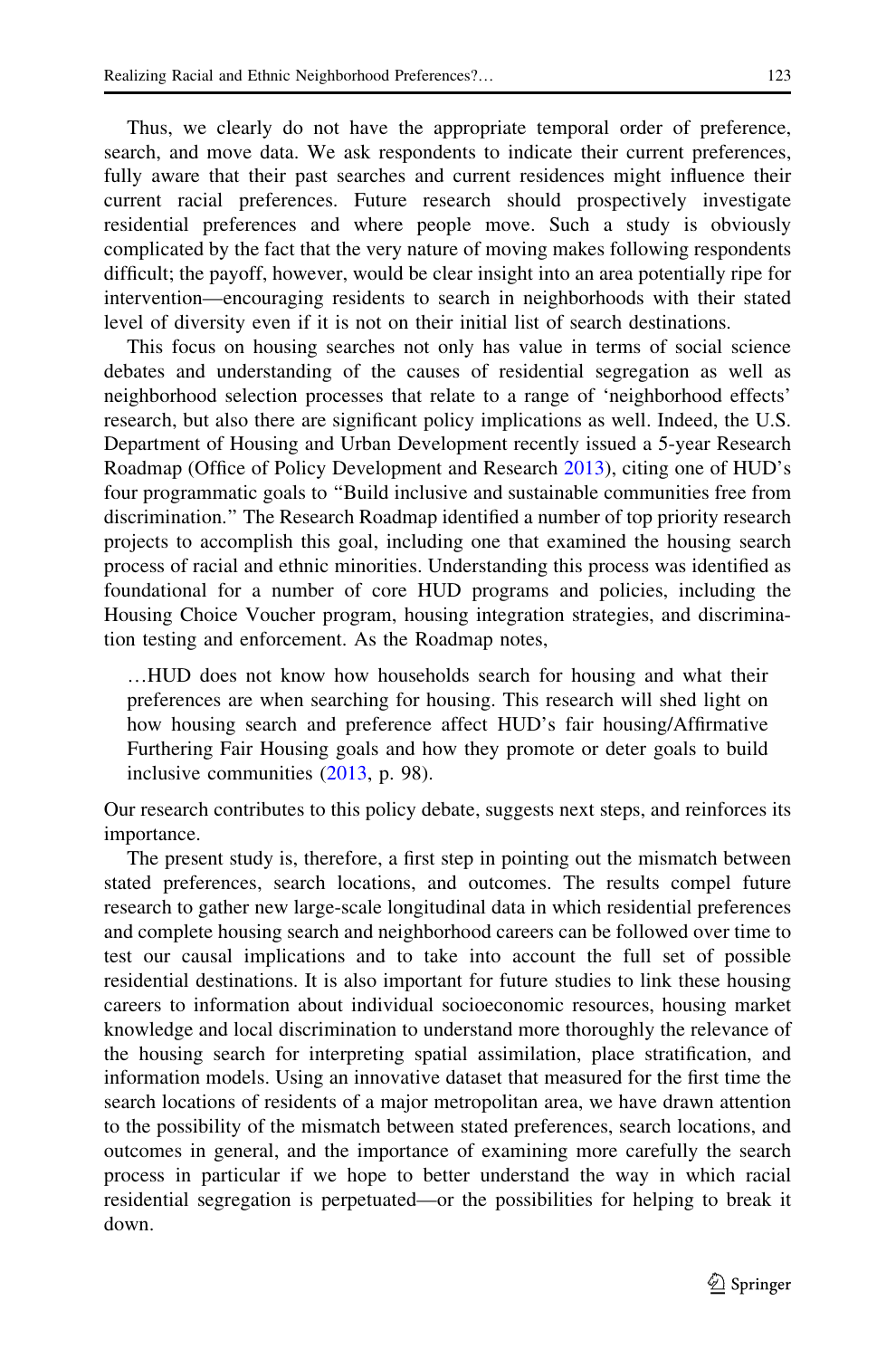<span id="page-23-0"></span>Open Access This article is distributed under the terms of the Creative Commons Attribution 4.0 International License (http://creativecommons.org/licenses/by/4.0/), which permits unrestricted use, distribution, and reproduction in any medium, provided you give appropriate credit to the original author(s) and the source, provide a link to the Creative Commons license, and indicate if changes were made.

# Appendix

See Table 7.

| Variables/predictors                                                                              | Exact question wording                                                                                                                                                                                                                                                                                                                                                                                                                                               |
|---------------------------------------------------------------------------------------------------|----------------------------------------------------------------------------------------------------------------------------------------------------------------------------------------------------------------------------------------------------------------------------------------------------------------------------------------------------------------------------------------------------------------------------------------------------------------------|
| 1. Racial/ethnic composition of ideal<br>neighborhood (racial/ethnic neighborhood<br>preferences) | Now I would like you to imagine an ideal<br>neighborhood that had the ethnic and racial mix you<br>personally would feel most comfortable in. Here is a<br>card that shows a neighborhood with several houses<br>in it. Using the letters W for Whites, B for Black, H<br>for Hispanic, As for Asian American and AB for<br>Arab American, please put a letter in each of these<br>houses to represent your ideal neighborhood where<br>you would most like to live. |
| 2. Racial/ethnic composition of search locations                                                  | This is a booklet of maps of the Chicago metropolitan<br>area. The map shows major roads and several<br>communities as well as specific areas in the city of<br>Chicago. For each of the questions I ask, please<br>mark all of the communities or towns that fit your<br>answer. On the third map, mark the communities<br>where you have searched for a house or apartment in<br>the past 10 years                                                                 |
| 3. Knowledge about different neighborhoods in<br>the Chicago metropolitan area                    | On this first map, please mark any communities that<br>you don't know anything about                                                                                                                                                                                                                                                                                                                                                                                 |
| 4. Reported housing discrimination                                                                | Now I would like you to ask about several experiences<br>you might have had when looking for housing                                                                                                                                                                                                                                                                                                                                                                 |
|                                                                                                   | Have you ever felt that you were denied housing<br>because a landlord or real estate agent didn't want to<br>sell or rent to you because of your race or ethnicity?                                                                                                                                                                                                                                                                                                  |
|                                                                                                   | Have you ever felt that a real estate agent was<br>showing you only homes in certain neighborhoods<br>because of your race or ethnicity?                                                                                                                                                                                                                                                                                                                             |
|                                                                                                   | Have you ever lived in a neighborhood where<br>neighbors made life difficult for you or your family<br>because of your race or ethnicity?                                                                                                                                                                                                                                                                                                                            |

|  |  |  |  |  | <b>Table 7</b> Exact question wording of main (non-demographic) survey questions |  |  |
|--|--|--|--|--|----------------------------------------------------------------------------------|--|--|
|--|--|--|--|--|----------------------------------------------------------------------------------|--|--|

Source 2004–2005 Chicago Area Study

# **References**

Adelman, R. M. (2005). The roles of race, class, and residential preferences in the neighborhood racial composition of middle-class blacks and whites. Social Science Quarterly, 86(1), 209–228.

Alba, R. D., & Logan, J. R. (1993). Minority proximity to whites in suburbs: An individual-level analysis of segregation. American Journal of Sociology, 98(6), 1388–1427.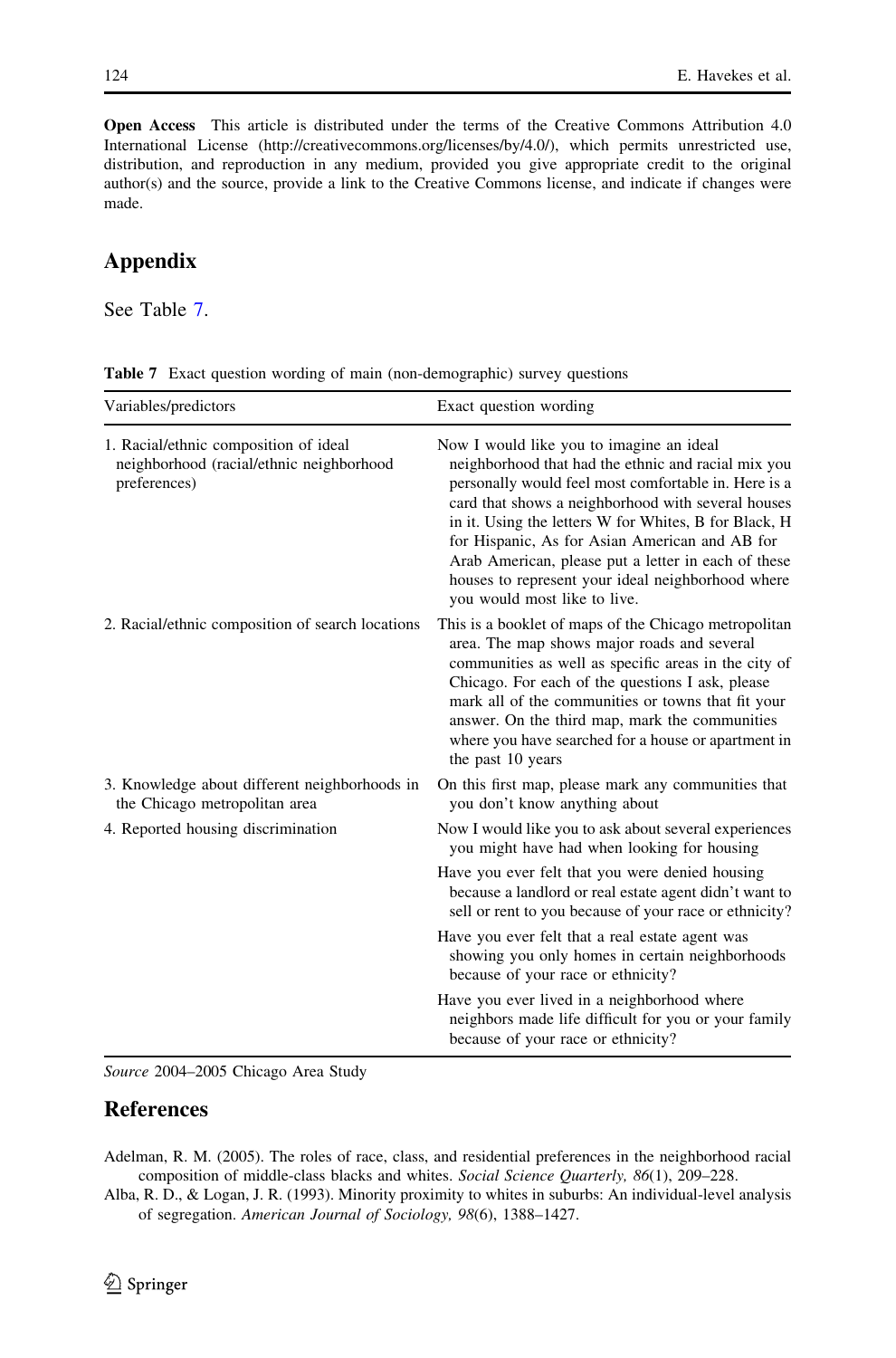- <span id="page-24-0"></span>Bader, M., & Krysan, M. (2015). Community attraction and avoidance in Chicago: What's race got to do with it? The Annals of the American Academy of Political and Social Science, 660(1).
- Bobo, L., & Hutchings, V. L. (1996). Perceptions of racial group competition: Extending Blumer's theory of group position to a multi-racial social context. American Sociological Review, 61, 951–972.
- Brown, L. A., & Moore, E. G. (1970). The intra-urban migration process: A perspective. Geografiska Annaler. Series B. Human Geography, 52(1), 1–13.
- Charles, C. Z. (2000). Neighborhood racial-composition preferences: Evidence from a multiethnic metropolis. Social Problems, 47(3), 379–407.
- Charles, C. Z. (2003). The dynamics of racial residential segregation. Annual Review of Sociology, 29, 167–207.
- Charles, C. Z. (2005). Can we live together? racial preferences and neighborhood outcomes. In X. De Souza-Briggs (Ed.), The geography of opportunity: Race and housing choice in metropolitan America (pp. 45–80). Washington, DC: The Brookings Institution Press.
- Charles, C. Z. (2006). Won't you be my neighbor: Race, class and residence in a prismatic metropolis. New York: Russel Sage.
- Clark, W. A. V. (1986). Residential segregation in American cities: A review and interpretation. Population Research and Policy Review, 5(2), 95–127.
- Clark, W. A. V. (1991). Residential preferences and neighborhood racial segregation: A test of the schelling segregation model. Demography, 18(1), 1–19.
- Clark, W. A. V. (1992). Residential preferences and residential choices in a multiethnic context. Demography, 29(3), 451–466.
- Crowder, K. (2000). The racial context of white mobility: An individual-level assessment of the white flight hypothesis. Social Science Research, 29(2), 223–257.
- Crowder, K., & South, S. (2008). Spatial dynamics of white flight: The effects of local and extralocal racial conditions on neighborhood out-migration. American Sociological Review, 73, 792–812.
- Crowder, K., Pais, J., & South, S. J. (2012). Neighborhood diversity, Metropolitan constraints, and household migration. American Sociological Review, 77(3), 325–353.
- De Groot, C., Mulder, C. H., & Manting, D. (2011). Intentions to move and actual moving behaviour in the Netherlands. Housing Studies, 26(03), 307–328.
- Emerson, M. O., Yancey, G., & Chai, K. J. (2001). Does race matter in residential segregation? Exploring the preferences of white Americans. American Sociological Review, 66, 922–935.
- Farley, R. (1996). Racial differences in the search for housing: Do whites and blacks use the same techniques to find housing? Housing Policy Debate, 7(2), 367–385.
- Farley, R., Schuman, H., Bianchi, S., Colasanto, D., & Hatchett, S. (1978). ''Chocolate city, vanilla suburbs:" Will the trend toward racially separate communities continue? Social Science Research, 7(4), 319–344.
- Farley, R., Steeh, C., Krysan, M., Jackson, T., & Reeves, K. (1994). Stereotypes and segregation: Neighborhoods in the Detroit area. American Journal of Sociology, 100(3), 750–780.
- Freeman, L. (2000). Minority housing segregation: A test of three perspectives. Journal of Urban Affairs, 22(1), 15–35.
- Granovetter, M. S. (1973). The strength of weak ties. American Journal of Sociology, 78(6), 1360–1380.
- Harris, D. R. (2001). Why are whites and blacks averse to black neighbors? Social Science Research, 30(1), 100–116.
- Iceland, J., Weinberg, D. H., & Steinmetz, E. (2002). Racial and ethnic segregation in the United States: 1980-2000. Census 2000 special reports (No. CENSR-3). Washington: U.S. Census Bureau/U.S. Department of Commerce.
- Ihlanfeldt, K. R., & Scafidi, B. (2002). Black self-segregation as a cause of housing segregation: Evidence from the multi-city study of urban inequality. Journal of Urban Economics, 51(2), 366–390.
- Krivo, L. J., Peterson, R. D., & Kuhl, D. C. (2009). Segregation, racial structure, and neighborhood violent Crime1. American Journal of Sociology, 114(6), 1765–1802.
- Krysan, M. (1998). Privacy and the expression of white racial attitudes: a comparison across three contexts. Public Opinion Quarterly, 62(4), 506–544.
- Krysan, M. (2008). Does race matter in the search for housing? an exploratory study of search strategies, experiences, and locations. Social Science Research, 37, 581–603.
- Krysan, M., & Bader, M. (2007). Perceiving the metropolis: Seeing the city through a prism of race. Social Forces, 86(2), 699–727.
- Krysan, M., & Bader, M. (2009). Racial blind spots: Black–white-latino differences in community knowledge. Social Problems, 56(4), 677–701.